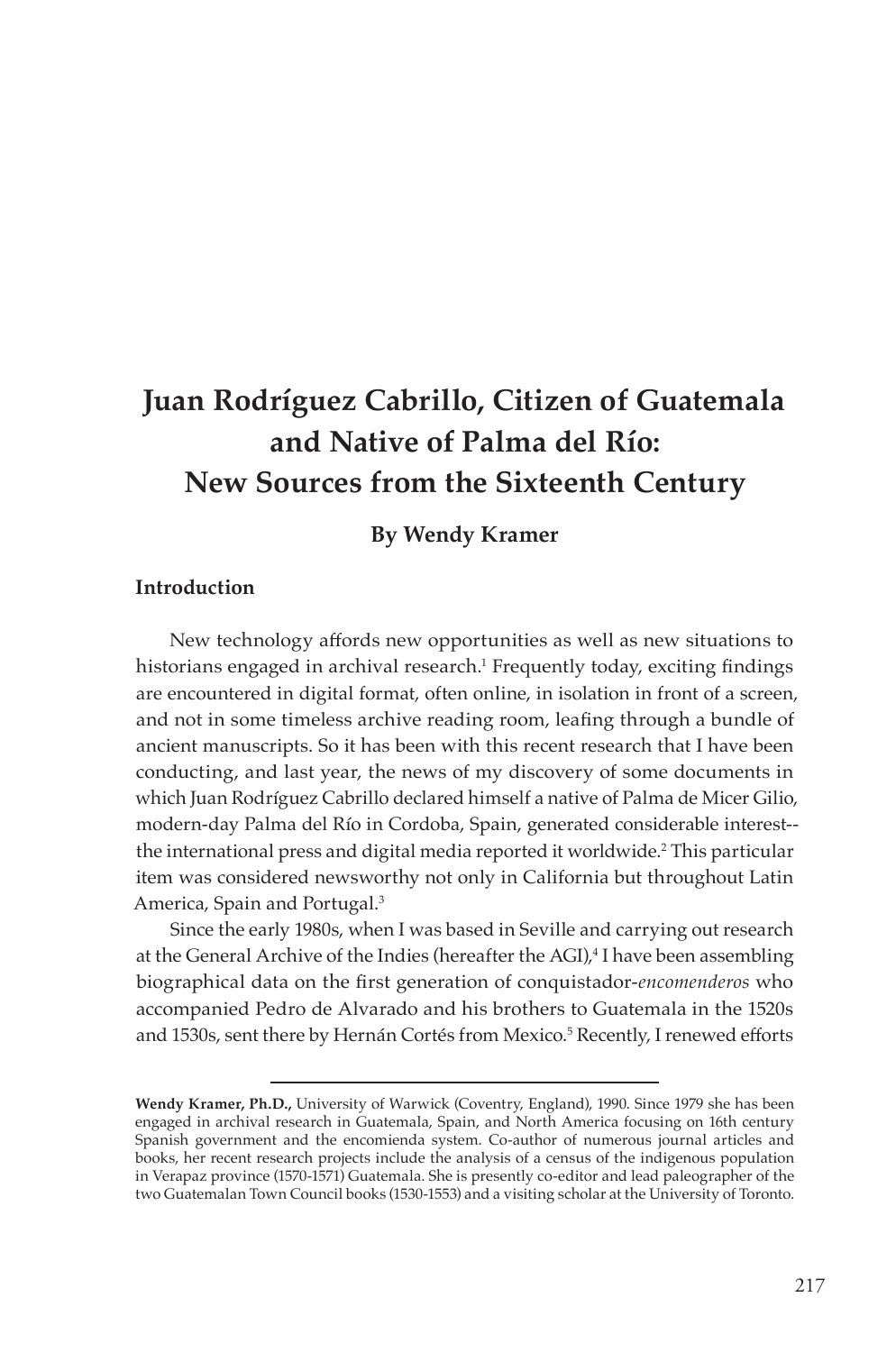to complete these social histories, working with the early Cabildo books housed in the Hispanic Society of America in New York City.<sup>6</sup> Sources like the Cabildo books record detailed chronological information on a town's inhabitants and their participation in town affairs.

Working alphabetically I reached the letter "C" and the name of the legal representative, the *Procurador* of Guatemala, appointed in 1531, a Gabriel de Cabrera.*<sup>7</sup>* While doing a random online search on the AGI website, I came across five or more separate documents mentioning criminal activity aboard the ship on which Cabrera was carrying gold to the Spanish Crown.<sup>8</sup> The investigation on the ship concerned gold that he transported from Guatemala overland to Veracruz, Mexico and from there by ship to Seville, Spain.<sup>9</sup> As the Procurador, a royal agent, Cabrera had been commissioned to journey back to Spain in 1531-1532 with what was actually the first shipment of gold sent since initial contact and conquest. First contact occurred in 1524 between the Maya-Pipil of Mesoamerica and the European conquistadors, led by the ambitious, heartless, and relentless captain and military leader, Pedro de Alvarado.

Reading the online digitized documents about the case and the proceedings concerned with appearance of witnesses and their questioning, I was surprised to learn that Juan Rodríguez Cabrillo was a passenger on the ship, travelling to Spain with some other citizens of Guatemala.<sup>10</sup> Along with the passengers and crew, Cabrillo was interrogated about a theft, and asked to testify about what he witnessed on the ship.

I offer additional background on my areas of research and prior acquaintance with Juan Rodríguez Cabrillo to contextualize the circumstances of this finding.<sup>11</sup> Cabrillo was a conquistador and an encomendero of Guatemala, and although he held a large *encomienda*, it was his prominent position heading the expedition of discovery to the Pacific Coast of California in 1542 that distinguished him as an important historical figure.<sup>12</sup> While conducting research in the AGI in the early 1980s on the encomenderos of Guatemala, I met historian Harry Kelsey, who was doing research for his detailed book on the life of Cabrillo. So Cabrillo had been a topic of interest for a long time and I was certainly intrigued that, unlike most of the conquerors of Guatemala, his place of birth and country of origin had not been ascertained. Modern historians turned up insubstancial evidence for his logical place of birth--Spain but the similarly insubstancial evidence for his alleged birthplace, Portugal, meant that the issue was unresolved.<sup>13</sup>

Antonio de Herrera, royal historian of Spain, sixty years after Cabrillo's death, published that the captain of the *San Salvador* was "Juan Rodríguez Cabrillo Portugues."<sup>14</sup> Herrera's source for this designation was not given and since then no one has verified his claim that Cabrillo was Portuguese. This pronouncement,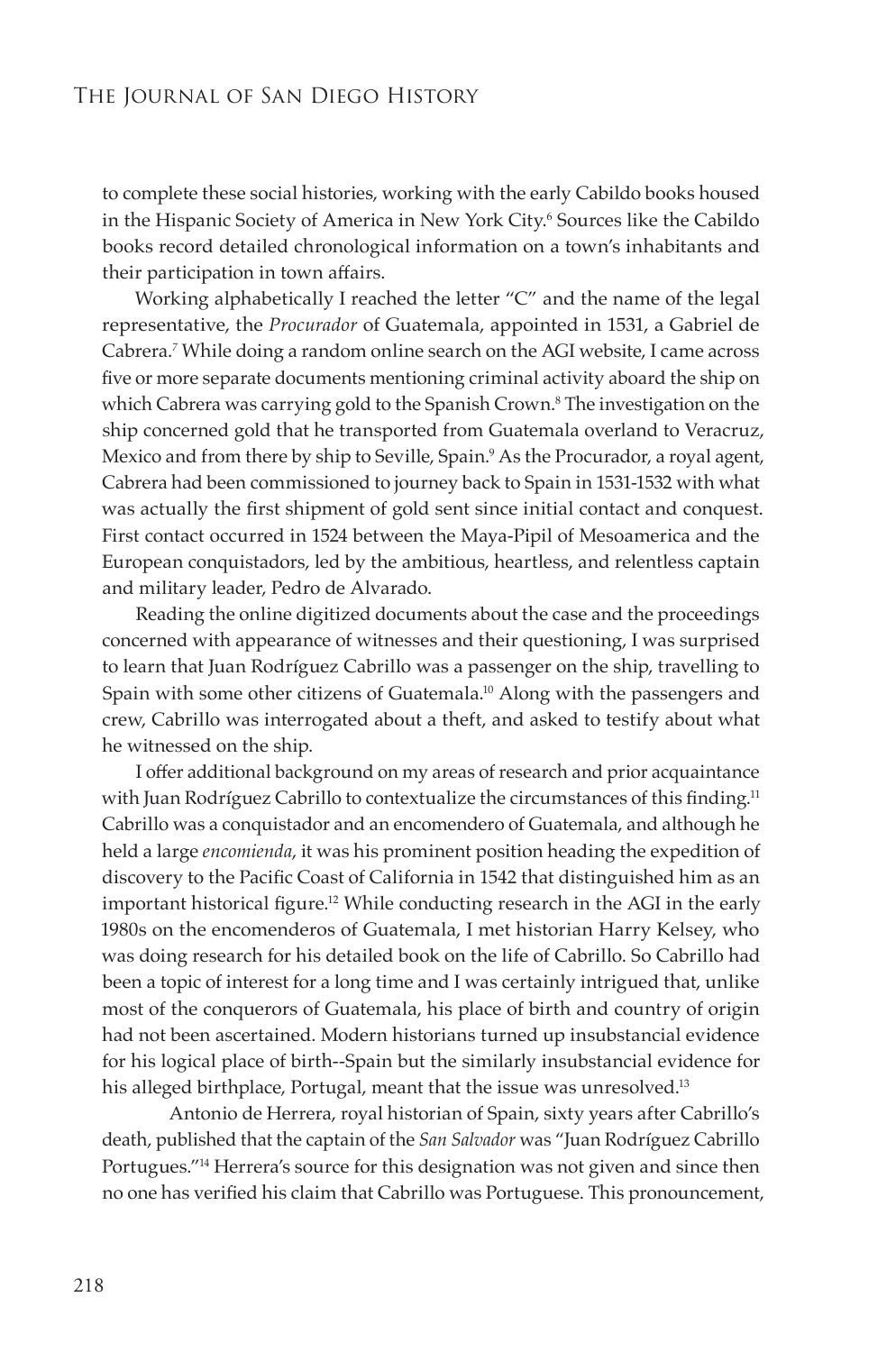made much later, was apparently not credited by the Costa Rican diplomat and historian, Manuel María de Peralta (1847-1930), who in a book of sixteenth century documents from the Spanish archives that he edited and published almost 300 years later in 1883, referenced Cabrillo in the following way: "Before [Sir Francis] Drake, only a distinguished Spanish sailor, Juan Rodríguez Cabrillo, had ventured into such high latitudes on the western coast of North America, in a voyage of reconnaissance of the California coastline commissioned by the Viceroy of Mexico don Antonio de Mendoza, in whose honor Cape Mendocino received its name (1542)."15

Harry Kelsey, writing in 1986, noted that Cabrillo's own family and offspring and those who knew him in Santiago de Guatemala, never mentioned that he was Portuguese. This is remarkable because in the conquest of New Spain, the largest group of foreigners were the Portuguese conquistadors, and information of this type was not generally concealed.16 Among the documentation submitted to the Crown in the sixteenth century by conquistadors and their descendants to prove their services in the conquest, place of birth is frequently mentioned either by them or by their witnesses.<sup>17</sup>

In the first Guatemalan Cabildo book, there is record in March and April 1528 of "Domingo Portugués" who was granted a house plot, and "Juan Alvares, Portugués" who was given agricultural land.<sup>18</sup> The list of deceased persons' estates in Guatemala for the years 1536 and 1537 includes reference to an "Andrés Jorge, Portugués" and an "Álvaro Gonzales, Portugués," the latter recorded as being from the Kingdom of Portugal from a place called Freixo de Espada à Cinta.<sup>19</sup>

## **Gabriel Cabrera, Procurador of Guatemala, and Robbery on Board the** *San Juan*

The new sources that have recently come to light address some of the errors and lacunae in the historiography of Juan Rodríguez Cabrillo, particularly from the period of the 1530s and 1540s. At present, there is little controversy concerning the circumstances of Cabrillo's participation in the conquest of Mexico under Hernán Cortés nor his journey to Guatemala under Pedro de Alvarado in 1524. Cabrillo first engaged in farming and ranching in Guatemala on lands and encomiendas granted to him by Alvarado in the late 1520s. He probably received permission to look for gold in streams near to his encomienda in 1529.<sup>20</sup> The success of Cabrillo and his partner Diego Sanchez de Ortega in certain mining operations no doubt led to his decision to return to Spain to marry Diego's sister Beatríz Sánchez de Ortega in Seville, Spain. This trip has been alluded to in several documents but little or no documentation had been located to do with his activities while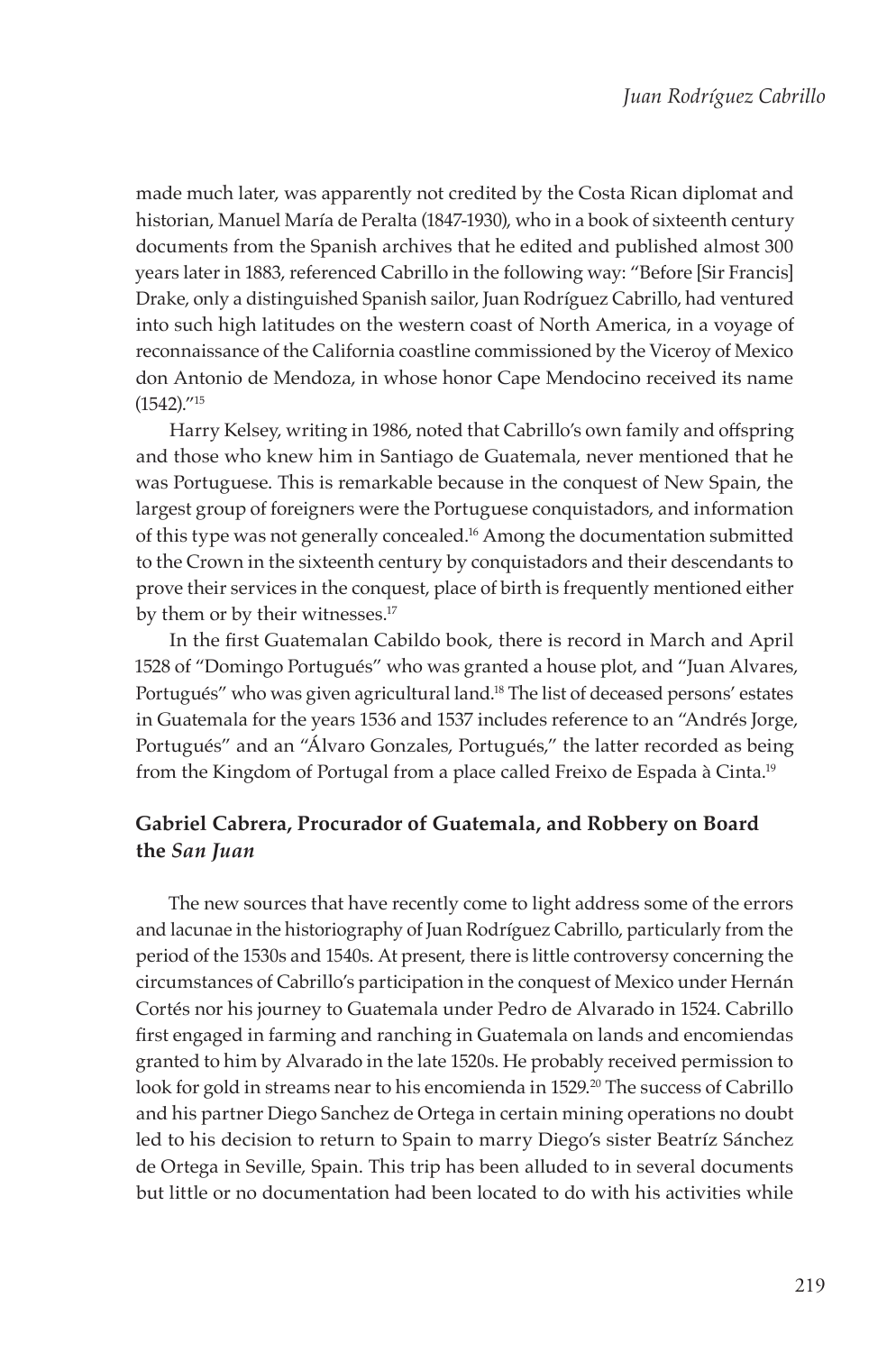in Seville, until now.<sup>21</sup> The documents examined here give us some new insight into his activities after he left Guatemala in the summer of 1531 to seek the first available ship to Spain that was departing from the port of Veracruz.<sup>22</sup>

More than five documents in the *Justicia* section of the AGI contain materials that pertain to the criminal investigation aboard the ship *San Juan*, which commenced in November 1531 in the first port of call, Havana.<sup>23</sup> The investigation was concerned with the theft of gold bars that the Procurador of Guatemala was transporting to deliver to the Spanish Crown, as the Crown's share of this first shipment of gold.<sup>24</sup>

Throughout the protracted proceedings in Havana, Tenerife, Cádiz, and Seville, Cabrillo and other fellow passengers from Guatemala, as well as sailors and crew, were asked to testify on numerous occasions. Like the other witnesses, Cabrillo was sworn in and answered all questions under oath while the official scribes dutifully recorded all of his responses verbatim. Three documents in particular provide five different examples of Cabrillo's testimony in which it was recorded that his full name was Juan Rodríguez Cabrillo and that he was a native of Palma de Micer Gilio. Cabrillo also gave testimony elsewhere in the same case, and also in a power of attorney, under the names: "Juan Rodríguez," "Juan Rodríguez, merchant," and Juan Rodríguez, squire."25 There are at least nine statements from him within these official documents housed in the AGI.

In addition to Procurador Cabrera and Cabrillo (from Palma de Micer Gilio), the following citizens of Guatemala also travelled to Spain from Veracruz on the *San Juan*: Juan Ortega (from Madragal and a servant of the Governor of Guatemala); Eugenio de Moscoso (from Ciudad Real) and his servant Juan Borgoñon (from Burgundy); and Diego Sánchez de Santiago (from Jerez de la Frontera).<sup>26</sup> These men were called upon to give testimony as the case dragged on through the different ports of call, then in Spain and eventually back in Guatemala.

The expedition had travelled overland to Mexico from Guatemala, crossing rivers and rough roads for more than 200 leagues. While they were waiting for the ship to depart, Cabrillo and Cabrera spent several days together in Veracruz buying provisions for the journey.27 The Procurador had with him two large boxes containing gold samples for the Crown as well as another box with his own gold and precious items. In addition, he was carrying formal documents and letters from Spanish citizens, the Royal Officials and the Cabildo.

Cabrillo and others testified that he personally was put in charge of safeguarding a suitcase with official papers and jewels for the Procurador while they were on the *San Juan*. He also testified that he had met Cabrera some twelve to thirteen years before in Cuba, and although Cabrillo did not seem to share quarters on the ship nor eat his meals with him (like the other citizen of Guatemala,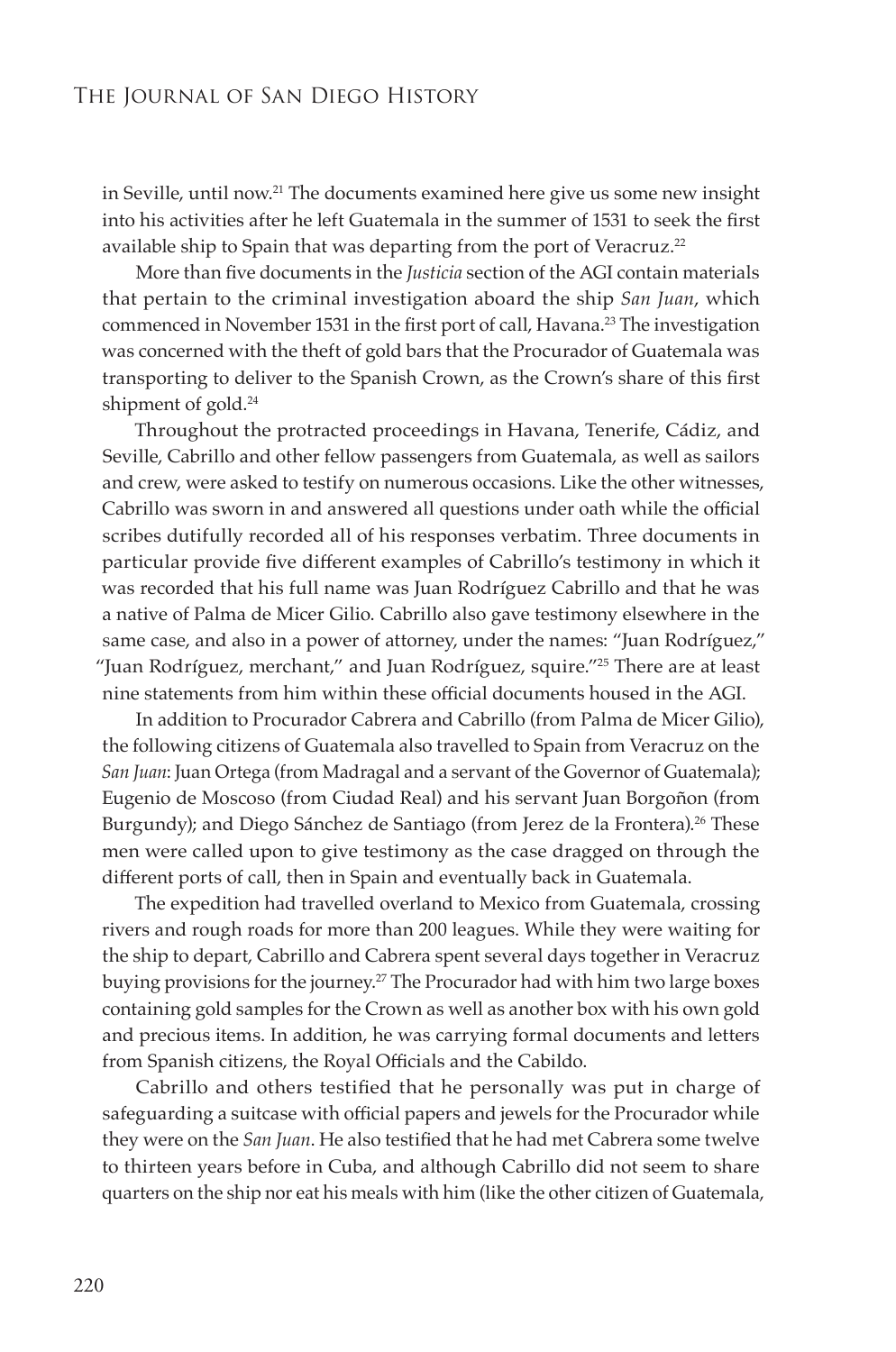Eugenio de Moscoso), it was obvious that they shared a cordial relationship and a bond of trust. In his testimony Cabrillo noted that Cabrera and Moscoso were actually travelling together on the ship as partners.<sup>28</sup>

 Cabrillo and others testified that the boxes laden with the Crown's gold were tied up and sewn, using native cloth and wrapped in deer skin and with floating devices attached to them, so that in case the ship capsized the contents might survive. Most surprisingly, the Procurador also brought on board a so-called *tigre* (tiger) for whose freight he paid 10 pesos. History has not revealed the fate of this Central American jaguar, but it was probably one of the first large wild cats taken to Spain from the New World.<sup>29</sup>

Some of the crew members were, no doubt, rough types, and the Procurador later described them as "*hijos de muchas madres*" (sons of many mothers). He had an altercation with the boatswain, Pedro de Ochoa, a few days after they set sail from Veracruz; the Procurador was not satisfied with the location Ochoa had stored the two boxes containing the Crown's gold. Later, as the case became more complicated after arrival in Spain and the intervention of the officials from the House of Trade (*Casa de Contratación*), Cabrera as Procurador, in turn, had to defend himself from accusations that he had not properly supervised the items for which he was responsible, and that he had taken much better care of his own valuables. He defended himself partly by saying that he was at the mercy of the ship's crew, and had no reason initially to suspect any malfeasance on their part and in addition he was practically unconscious from sea sickness during the voyage.<sup>30</sup>

The theft was discovered shortly after the ship docked in San Cristóbal de la Havana. Cabrillo testified that it was while he was on shore that someone came and notified him that one of the boxes had been broken open and that some of the contents had been removed.<sup>31</sup> Seven bars of gold went missing from one of the Crown's boxes, totalling some 1,000 pesos in value. On November 9, 1531, a senior officer from the island of Cuba began an investigation into the theft. All boxes were opened and searched and passengers and crew gave testimony about what they had seen and heard. The finger was pointed at the boatswain, Pedro de Ochoa. Apparently, it was well-known on the ship that Ochoa had previously been accused of being a thief and of having "bad hands" (*malas manos*).<sup>32</sup>

There is some interesting eyewitness testimony about the actual sequence of events of the theft, which took place late at night by candlelight. There is also vehement dialogue among several of the implicated crew members that is cited verbatim, with statements such as "for the love of God" and "shut up" and "I will kill you if you say anything." Ochoa was strung up and tortured with "jugs of wáter," which must be similar to modern-day water boarding, and some 20 jugs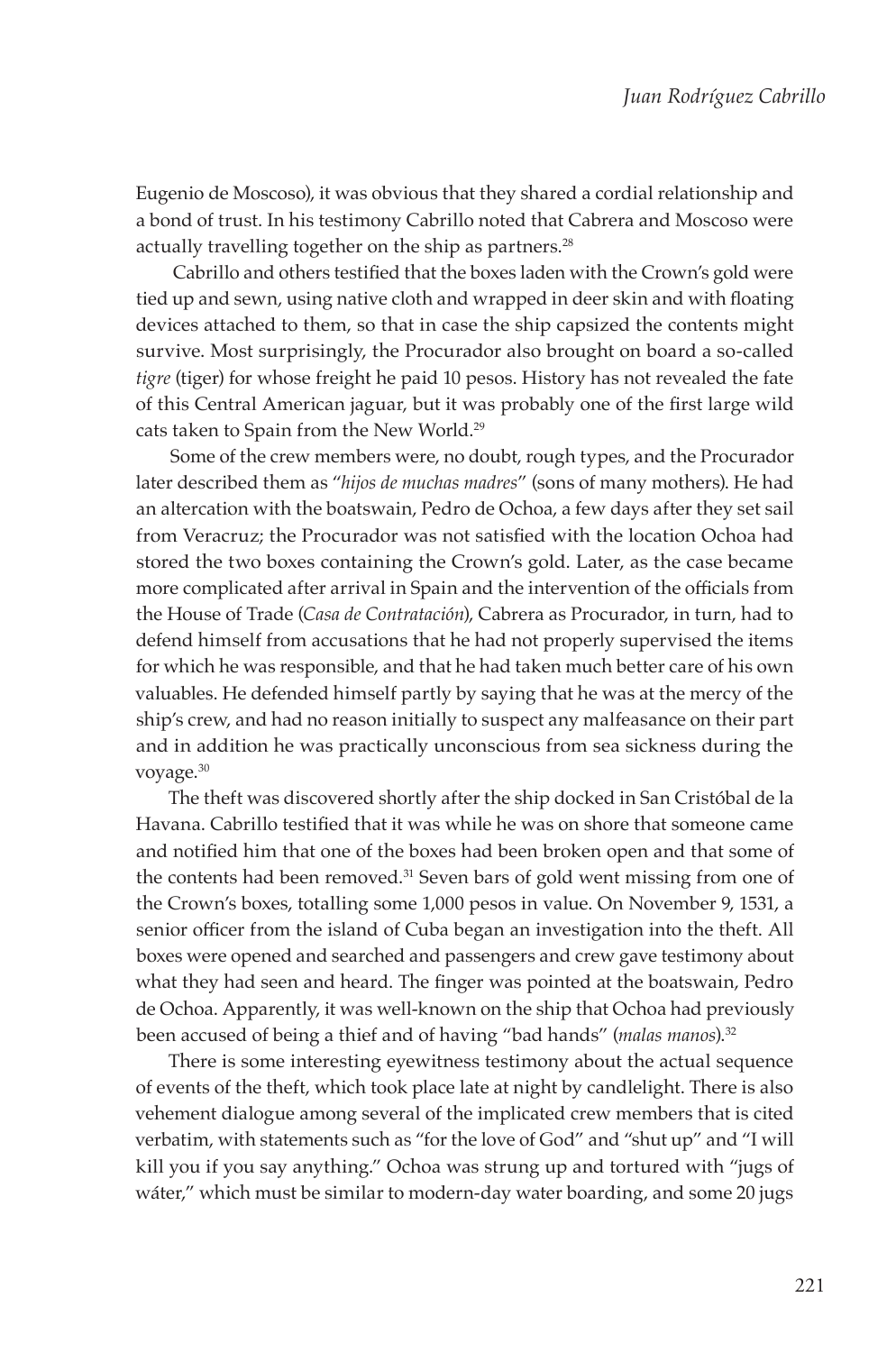dui tomal per 220 00 size elmo almos are conceve representative deen of no of so or tene por verti de Era forma regima desano massee Of sonitina concept cover as Inelfor 2mi/ofso Enephis Of 6 mores frez commencer parce cannon abor only 50 deason monde man fit rebuels nature des verses  $m(s)$ Iregrament 62 assage agriculture dontrer des 60 2n Queron de Begunander gran envers ronz jom. VG donvé se ensuranon en una  $nab$ Iregim trib or congre resile. v crongam de Senoro des orde Decretinge - 2 docagones deoroden mal ocupain Arry de como não a trabasion provoco das

*Cabrillo's testimony in Cádiz on the 12th of February 1532, in which he states that he is a native (natural) of Palma de Micer Gilio. Image courtesy of the AGI, Justicia, 1159, N.5, img. 92.*

of water were poured down his throat to help extract a confession. When none was forthcoming, they used another form of torture, which is referred to as "fire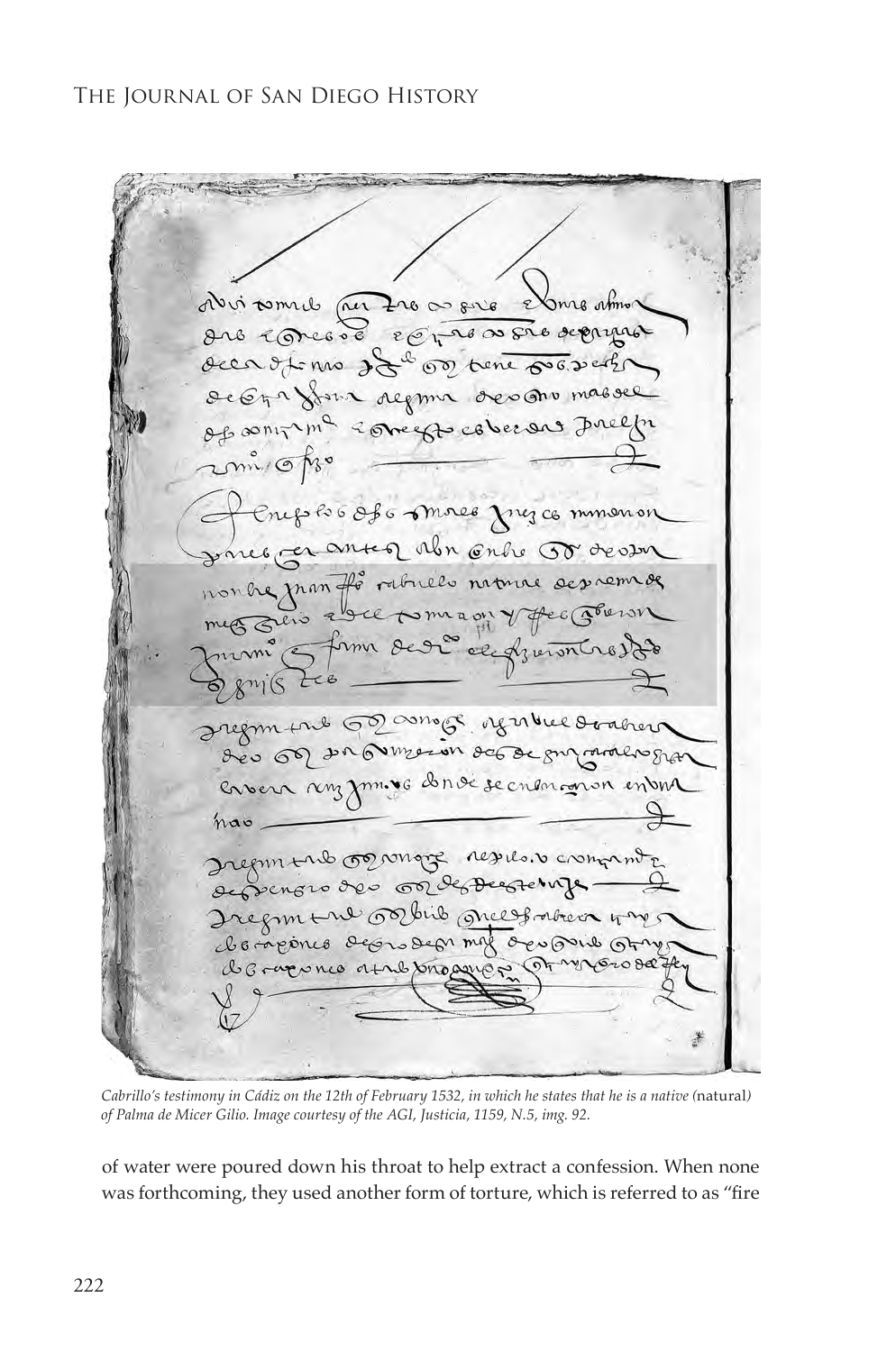torture." Another crew mate was whipped to get a statement. Then the suspected crew members were imprisoned on board the ship with orders to deliver them to officials at the House of Trade in Seville.<sup>33</sup>

The *San Juan* continued its journey docking next in the Canary Islands, sometime in mid January 1532. Judges from the Apellate Court in Santa Cruz de Tenerife were asked by the Guatemalan Procurador Cabrera to intervene, and the prisioners were taken on land and jailed. The ship docked and the sails, lowered and removed, were placed on land by order of the Municipal Officer in Santa Cruz while an investigation took place.

Cabrillo and the other passengers and crew must have been exhausted by the voyage without end, and likely there were additional expenses being incurred with the long delay. While docked in Tenerife, Cabrillo borrowed some money from one of the crew, Juanes Celain, to purchase provisions, and as security against the loan he gave him a small gold bar, a transaction examined below.<sup>34</sup>

The master and part-owner of the ship, Blas Gallego, successfully pled his case to the authorities that he had a duty to take his ship with its gold, other merchandise and crew to Seville, and present everything in front of the House of Trade, since the judicial authorities in Tenerife did not have jurisdiction. Reflecting that winter was upon them, and bad weather and seasonal storms could put the ship at risk in the event of further delay, the judges in Tenerife decided to let them leave.

The *San Juan* reached Cádiz at the beginning of February, and immediately bailiffs came on board and took the prisioners to the public jail. Officials from the House of Trade in Cádiz took over the criminal investigation. All passengers and crew members were detained and not allowed to leave the ship on pain of death and loss of all their property. The judges ordered all passengers to disembark without any of their belongings. Each one was searched before being allowed to leave the ship and ordered to give testimony about the case. The master and pilot of the ship, Blas Gallego, was also taken off to jail.<sup>35</sup>

Cabrillo had given his first brief deposition in Havana on the 9th of November in which he only stated his name as "Juan Rodríguez" and what he had observed on the ship. In Cádiz on the 12th of February 1532, he, Eugenio de Moscoso, and Juan de Ortega, respectively, were asked to state where they were from, and where they were born, and to answer a detailed list of questions about the circumstances of the missing gold. "Then the Lord judges ordered that there appear before them a man whose name was Juan Rodríguez Cabrillo, native (*natural*) of Palma de Micer Gilio and they received testimony from him by rule of law and they asked him the following questions."36

A similar list of questions was asked of some of the same witnesses later the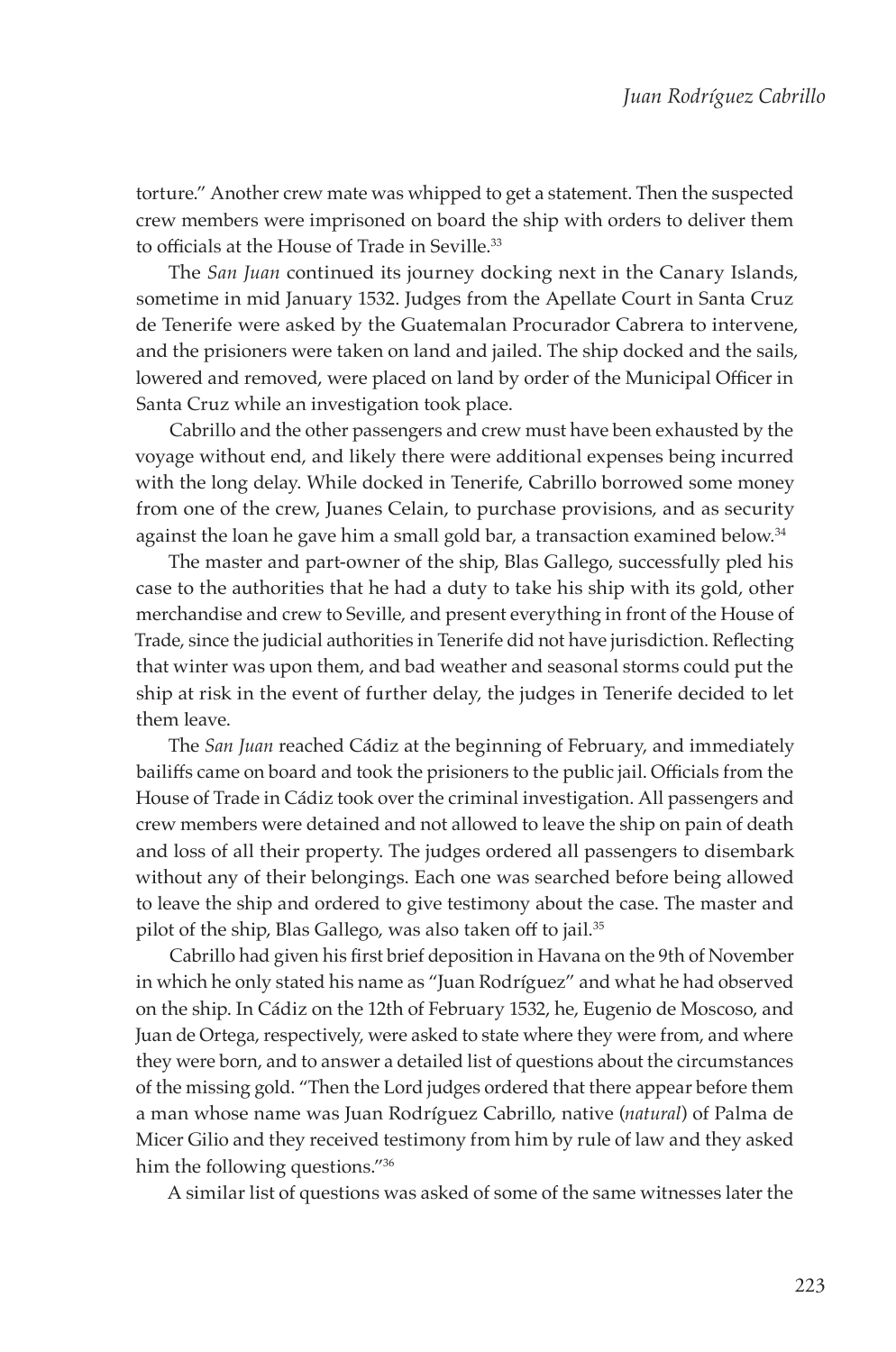$49.3$  $\approx 100$  $\mathfrak{a}_{\mathfrak{m}}$ 

*Cabrillo's testimony in Cádiz, 22ndof February 1532, in which he states that he is a native of Palma de Micer Gilio and that he came on the ship [the* San Juan*] from Veracruz and that he is thirty-five years old. Image courtesy of AGI, Justicia, 706, N.4, img. 500.*

same month by Cabrera, and the answers were compiled in an affadavit that would serve as a record or a perpetual memory of the matter.<sup>37</sup> Once again Juan Rodríguez Cabrillo, Eugenio de Moscoso, Diego Sánchez de Santiago, and others, all say where they were born and where they currently resided.<sup>38</sup> Cabrillo was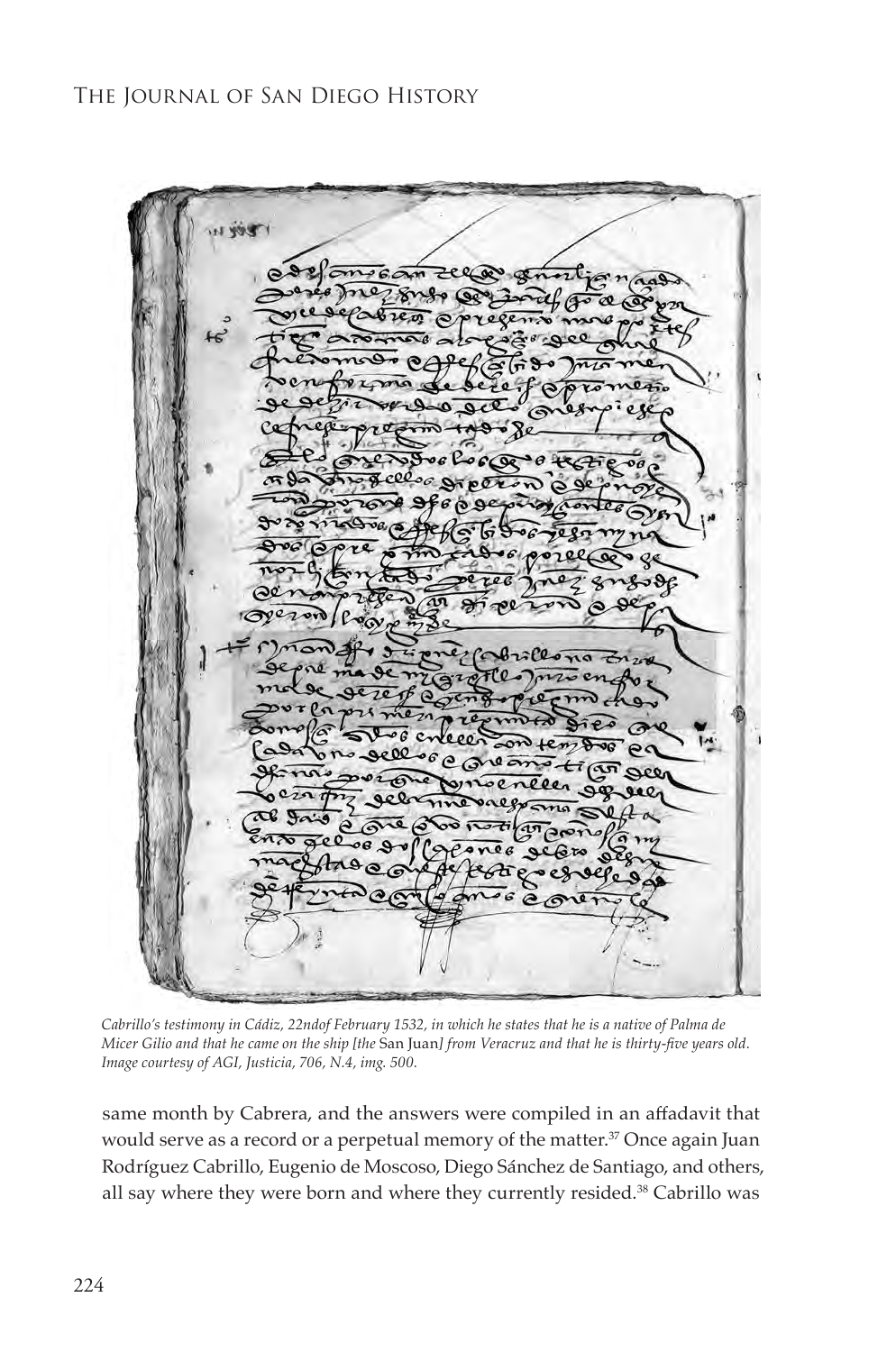the first witness: "Juan Rodriguez Cabrillo, native of Palma de Micer Gilio said that he can testify ... because he saw what happened ... and this witness also came from Guatemala ... and that is the truth..."

Another detailed list of questions was presented in Cádiz, similar to the one above but not identical. It is dated the 22nd of February and this time Cabrillo's testimony reads as follows, "Juan Rodriguez Cabrillo native of Palma de Micer Gilio was sworn in according to law, and when asked the first question he replied that he knew all the parties referred to in the question and that he knew about the aforesaid ship because he came in that ship from Veracruz, New Spain to this city [Cádiz]. And that he also knew about the two crates of His Majesty's gold and that this witness is thirty-five years old...."<sup>39</sup> Cabrillo does not consistently record his age as thirty-five; he elsewhere testifies that he is "around thirty years old". This lack of precision about one's own age was not unusual at that time.<sup>40</sup>

The testimony presented in these criminal proceedings is long and complex, and of interest. It is not within the purview of this article to examine all the evidence given in answer to the long lists of questions put to Cabrillo and the other witnesses, some lists are more than thirty questions long. The point of presenting these archival sources is to focus on Cabrillo and his movements, and to present this evidence that contains personal declarations by Cabrillo that he was from the town called Palma de Micer Gilio, whose modern name is Palma del Río, in the province of Cordoba.

#### **Cabrillo's Arrival and Activities while in Spain**

In February 1532, though still involved as a witness in the ongoing and arduous legal investigation in Cádiz, Cabrillo began to engage in his own pressing pursuits during what was intended to be just a short stay back in Spain. The documents show that foremost in his mind was the return of a piece of gold that he had given to Juanes de Celain as security for repayment of a loan that he took out to purchase provisions while the boat was docked in Tenerife.41 On the 22nd of February, Cabrillo made a formal demand for the return of his gold pledging to repay the loan as agreed. The act was registered as follows:

In the very noble ... city of Cádiz, on this Thursday, February the 22nd of the year ... fifteen thirty-two, before the noble Licentiate Juan Pérez, Lieutenant Judge at the House of Trade of the Indies ... located and found in this city of Cádiz, and in the presence of myself, Alonso de Medina, Public Scribe of the registry of the aforementioned city and scribe to their Majesties, and in the presence of the undersigned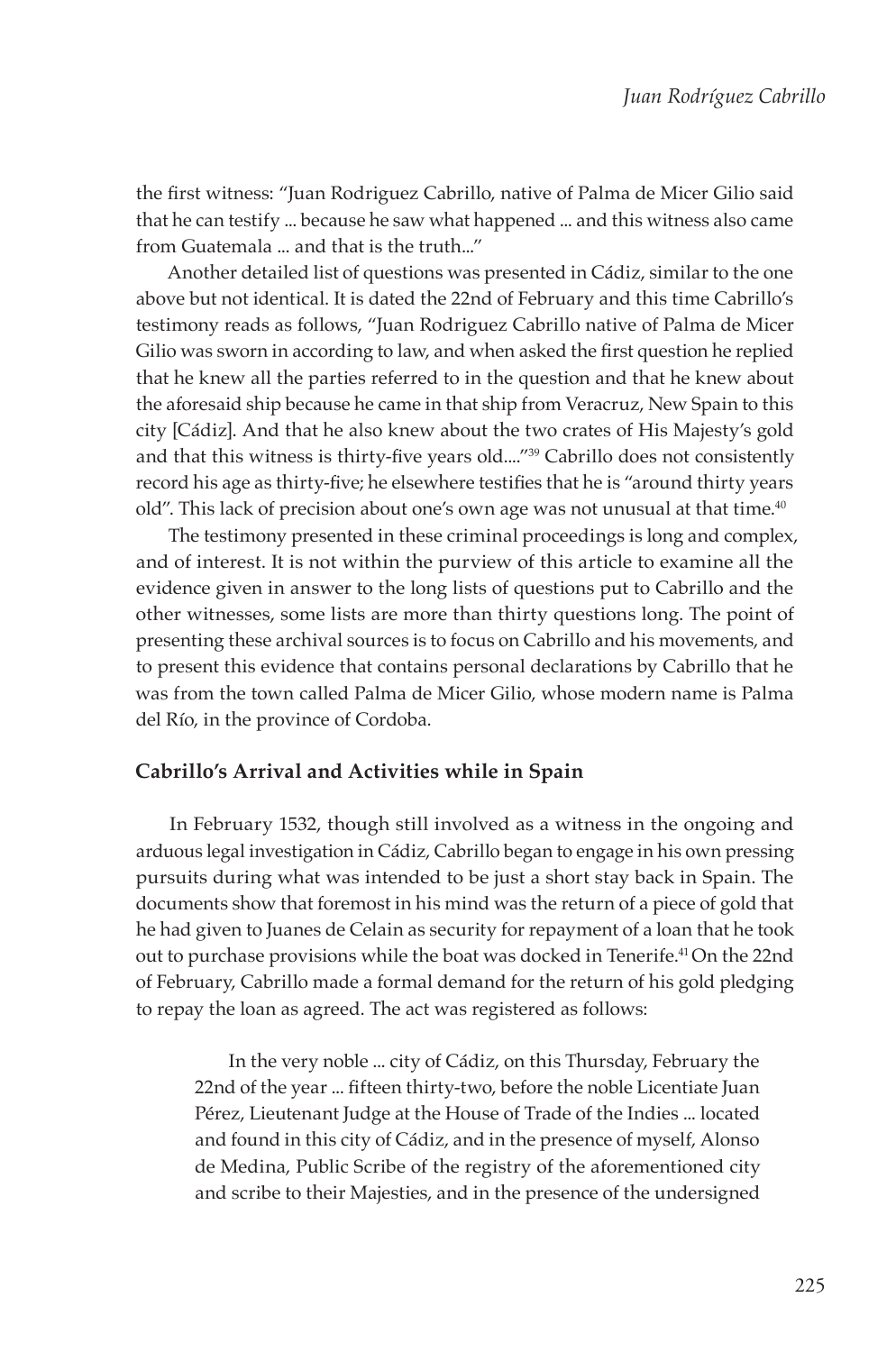scribes, Juan Rodríguez Cabrillo did present himself and say that he was a native of Palma de Micer Gilio, and he did say that he had given and did give a bar of gold weighing nineteen karats, as a pledge to Juanes de Celain, a sailor who came on the ship of Blas Gallego, a resident of Seville, which came from the Indies in New Spain.<sup>42</sup>

The process was more complicated than anticipated. Celain, who was also a part owner of the ship, was terminally ill and bedridden, staying in a house "near to the fortress" in the city of Cádiz.<sup>43</sup> The scribe went to his bedside that same day to inform him of the pending case and Celain testified that he had given the bar of gold and other items to the ship's master, Blas Gallego, for safekeeping. Meanwhile Gallego, who had been taken prisoner and was being detained in Cádiz for questioning, testified that he had given his own gold and that of Cabrillo as well as other items of value that had been pledged by other passengers and sailors, to another man, Rodrigo Álvarez, who he had instructed to carry it to Seville.

Eventually it transpired that the gold belonging to Cabrillo had been taken to the House of Trade in Seville. Subsequent to these proceedings in Cádiz, Cabrillo requested a sworn, public statement regarding all that had been established so far, so it could stand as "proof and testimony of the truth of the matter," which was signed by the Lieutenant Judge and the registered Public Scribe in Cádiz.

This series of events generated a wealth of documentary evidence about Cabrillo.<sup>44</sup> Left with no other recourse to retrieve the pledged gold, Cabrillo himself then headed to Seville from Cádiz and on Wednesday the 13th of March 1532, he executed a power of attorney. Although the main documentary source for this information from the AGI contains a certified copy of the power of attorney, the original of this document is located in the *Archivo Histórico Provincial de Sevilla* (hereafter, the AHPS), and thus becomes one of the few examples of Cabrillo's signature.45 Curiously, in the original housed in the AHPS, the profession of "merchant" shows clearly after his name but it is crossed out in the certified copy, housed in the AGI.

The power of attorney was executed on La Calle de Gradas (The Street of The Steps) near the cathedral in front of the public scribe and other scribes who served as witnesses. In it Cabrillo appointed Alonso Sánchez de Ortega as his legal representative.46 Sánchez de Ortega, a merchant and citizen of Seville from the parish of Santa María (*Collación de Santa María*)*,* would soon be Cabrillo's fatherin-law. He was also the father of Cabrillo's business partner in Guatemala, Diego Sánchez de Ortega. This is apparently the first documentary evidence that shows a direct relationship between Cabrillo and his future father-in-law. Understandably, for a transaction as important as this one, Cabrillo needed a person in whom he could place the utmost trust. Although the power of attorney used only the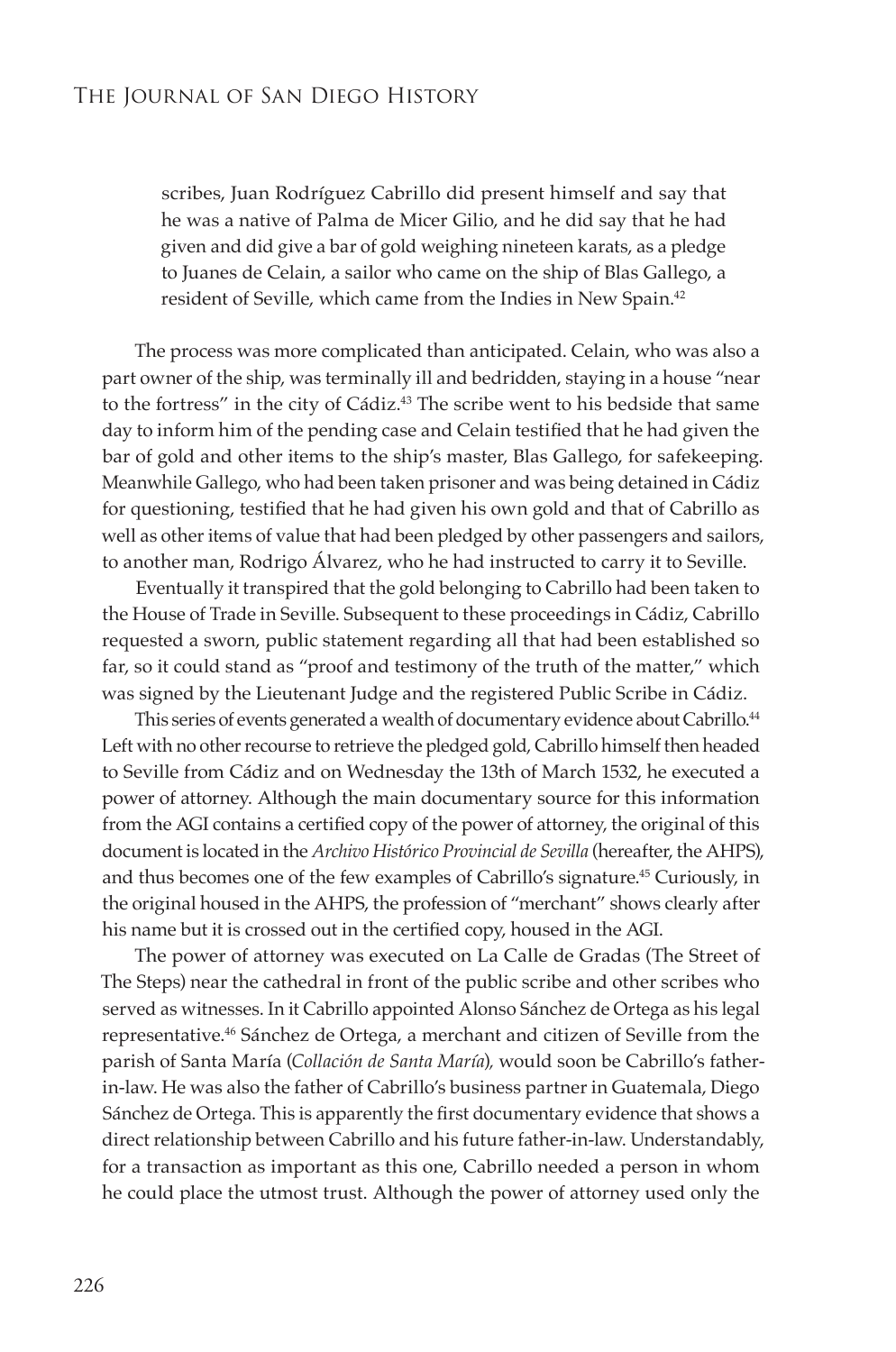

*Plaza Mayor or Main Square of Palma del Río showing the City Hall, 2016. Photo by Rafael Morales.*

name "Juan Rodríguez" it is without equivocation Cabrillo because he appoints his future father-in-law as attorney, and the matter for which he entrusts him is the collection of his gold for the return of which presented a deposition in the name of Juan Rodríguez Cabrillo, native of Palma de Micer Gilio, just a few pages before in the same document.

The power of attorney stated that Alonso Sánchez de Ortega was authorized to pay Cabrillo's debt on his behalf in return for the bar of gold weighing fortythree gold pesos and that he should retrieve it from either Blas Gallego, the master of the ship that came from New Spain, or from the officials of the House of Trade in Seville. This document also contains additional information, previously unknown, about Cabrillo's wife Beatriz Sánchez de Ortega's family and their place of residence and the likely parish in which Juan and Beatríz married--the parish (*collación*) of Santa María that corresponds today to the parish of El Sagrario, which is the main cathedral in Seville.<sup>47</sup>

In addition, it appears that Sánchez de Ortega was required by the House of Trade to show proof that Cabrillo had properly registered his gold when he boarded the ship in Veracruz. Thus on March 22, 1532, he presented the following proof of registration.

I, Juan de Heguibar, scribe to the ... Catholic Majesties, and their Notary Public at court ... and officer in charge of the records at the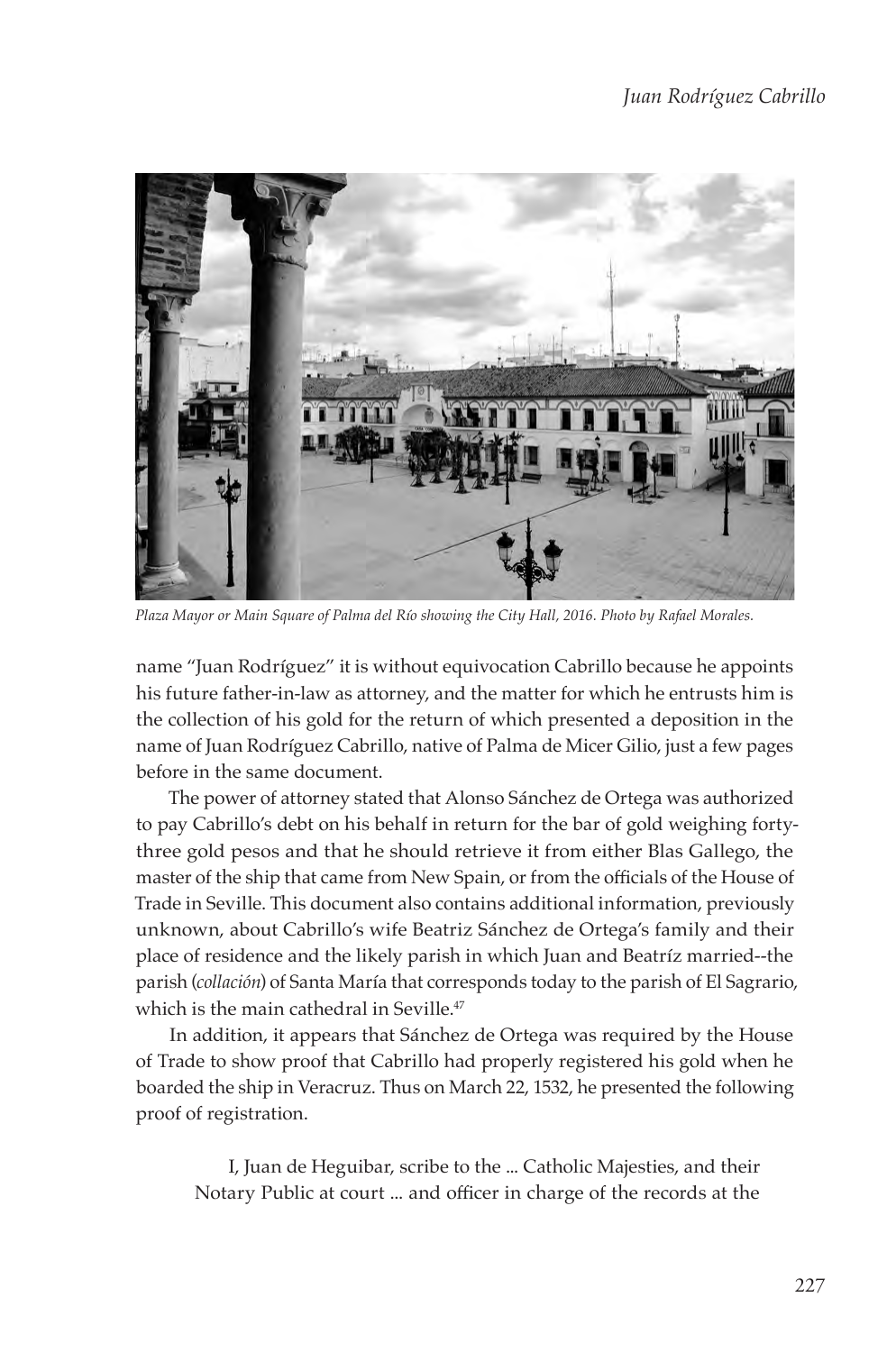House of Trade of the Indies ... in Seville; on behalf of the very noble gentleman, Juan Lopez de Recalde, your Majesties Accountant, I hereby declare and swear ... that in the Registry, where the records for lots of gold ... are recorded which were brought from the Indies ... this year of 1532 on the ship called *San Juan*, whose master is Blas Gallego, the following is written: Registration by Juan Rodríguez, that he has in his possession one thousand and five hundred gold *pesos de minas*, which he is transporting at his own risk. Signed Juan Rodríguez, 1,500 pesos. In the margin of the entry, the following is written: I, Juan Rodríguez, am carrying this.<sup>48</sup>

This documentary material, copied in duplicate and triplicate, provides unanticipated factual information about Cabrillo's wealth at this time. Harry Kelsey wrote in his biography of Cabrillo that with his partner Diego Sánchez de Ortega, their mines and lucrative encomiendas had made them both wealthy men and that Cabrillo received between 500 and 700 pesos de minas a year, which was a huge sum.<sup>49</sup> Kelsey noted that it was difficult to know just how rich Cabrillo was but he was rich enough to carry 1,500 pesos in gold to spend in Spain for his marriage and business enterprises with his new father-in-law.<sup>50</sup>

Shortly after proving that the gold was properly registered, on the 27th of March 1532, the formalities were concluded and Sánchez de Ortega paid the outstanding debt and collected the small gold bar in his future son-in-law's name. Perhaps Cabrillo himself could not be present at this time because he was giving testimony, again, for the hapless Guatemalan Procurador Cabrera who was appealing a sentence passed by the House of Trade in Seville for items of gold and jewels that they had embargoed, alleging that the Procurador had not properly registered them when he was in Mexico.

It is curious that Cabrillo stated in this testimony that he was "Juan Rodríguez, squire."51 The purpose of his testimony, however, was to bolster the Procurador's contention that he was trustworthy and held in great esteem in Guatemala by Pedro de Alvarado and the Cabildo. Perhaps for this reason Juan Rodríguez omitted the "merchant" label he gave himself shortly afterwards in the power of attorney, and the "Cabrillo" surname that he used a week before in Cádiz when he was desperate to get his gold back. As the circumstances had changed, he might have sought to elevate himself somewhat socially, and lend additional credibility as a witness for the Procurador, by highlighting his military status.<sup>52</sup>

Cabrillo does not mention his birthplace in this testimony but neither does the other witness from Guatemala, Eugenio de Moscoso, so it is likely this was not one of the questions put to them by the scribe. They both state, however, that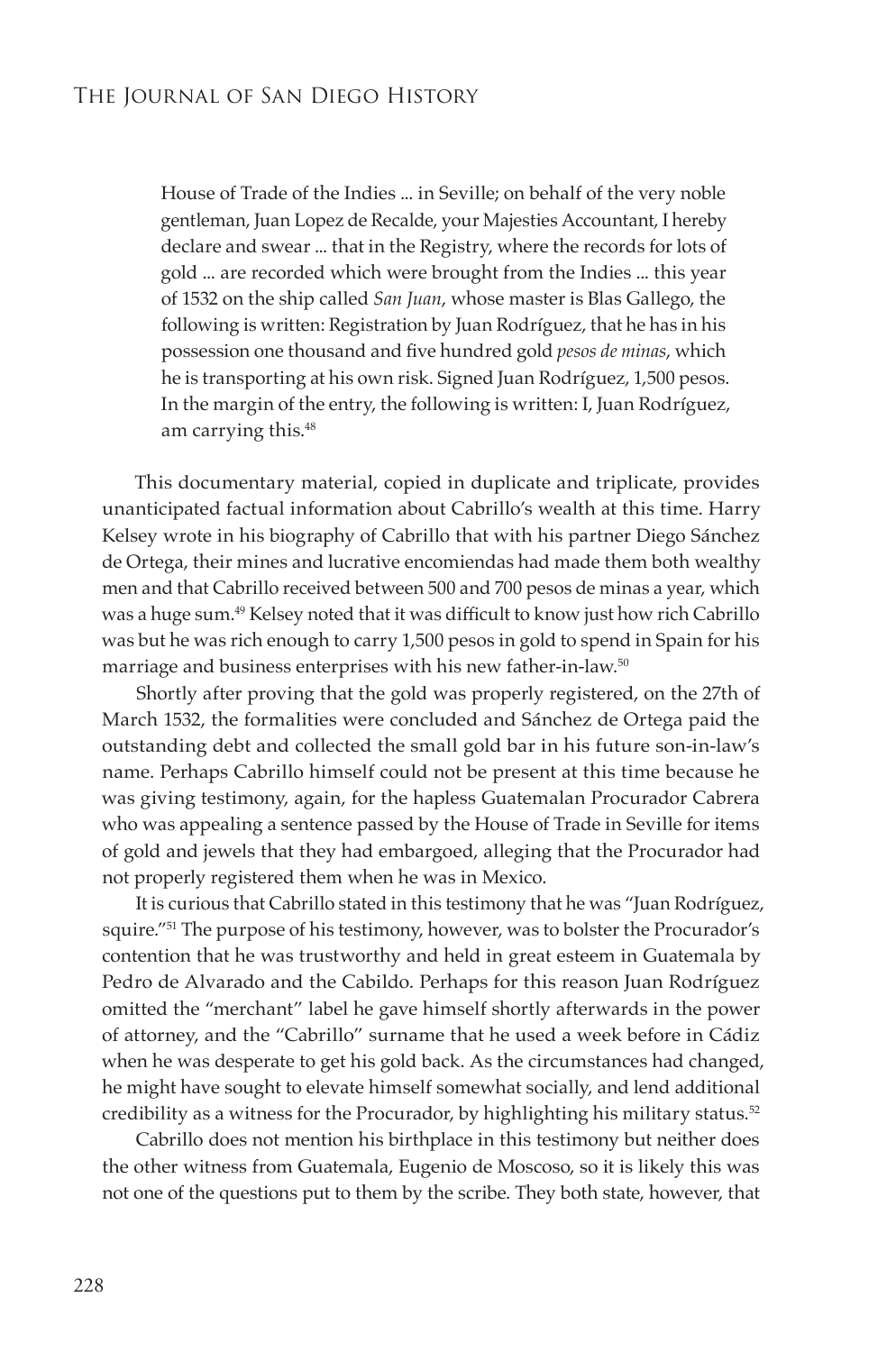they are residents of Santiago de Guatemala, which seems to be the purpose of the proceedings. Cabrillo declared again that he had known Cabrera for over twelve years, as the two men had both served in Cuba, and also that he was a conquistador of Guatemala and that he had been there for more than eight years, which would place him there at the time of the first conquering expedition in 1524, led by Pedro de Alvarado.53 In addition Cabrillo stated that he personally saw the ships that were built by Pedro de Alvarado, and that when he left he was "building more." All of this testimony from Juan Rodríguez "escudero" lined up with known facts about Juan Rodríguez Cabrillo, and with what he testified elsewhere.

It is likely that sometime after these depositions, perhaps in the month of April 1532, Cabrillo and Beatríz Sánchez de Ortega were married, which was the main reason Cabrillo was in Seville.<sup>54</sup> Beginning in early May there is evidence of renewed activity that had a positive outcome for Cabrillo; there were five Royal Decrees addressed to the authorities in Guatemala in which favors and exemptions were granted to a "Juan Rodríguez de Palma," citizen of Guatemala. Cabrillo, therefore, had another name by which he was identified by the Royal Officials in Spain, "Juan Rodríguez from (de) Palma." These decrees stated that Rodríguez de Palma was currently in Seville, and had just married, and was returning to Guatemala with his new wife. Two Royal Decrees were issued on the 9th of May 1532; in the first one Cabrllo was granted a license to take back some six pounds of engraved silver or silverware for his personal use.<sup>55</sup> The second one was an exemption from the customs tax (*almojarifazgo*) that was normally charged for goods going back and forth to and from the Indies. This particular decree provides more information about his services to the Crown:

Juan Rodríguez de Palma, citizen of Guatemala, you have informed us that you journeyed to those parts more than eighteen years ago [1514] in the armada of Pedrarias de Ávila, our Governor of Tierra Firme, and that afterwards you served in the Island of Cuba, and that then you took part in the discovery and conquest of New Spain, and then you went to populate that province [Guatemala] and that now you have married and you are taking your wife with you to that land with the intention of staying there permanently ... we therefore grant you....<sup>56</sup>

On the 24th of May another round of Royal Decrees were dispatched by the Crown in Cabrillo's name. In three separate edicts, Juan Rodríguez de Palma was granted the exemption on the customs tax again, and the information about his military career was repeated there, and he was also given a license to take back to Guatemala two Black slaves, one male and one female.57 The third edict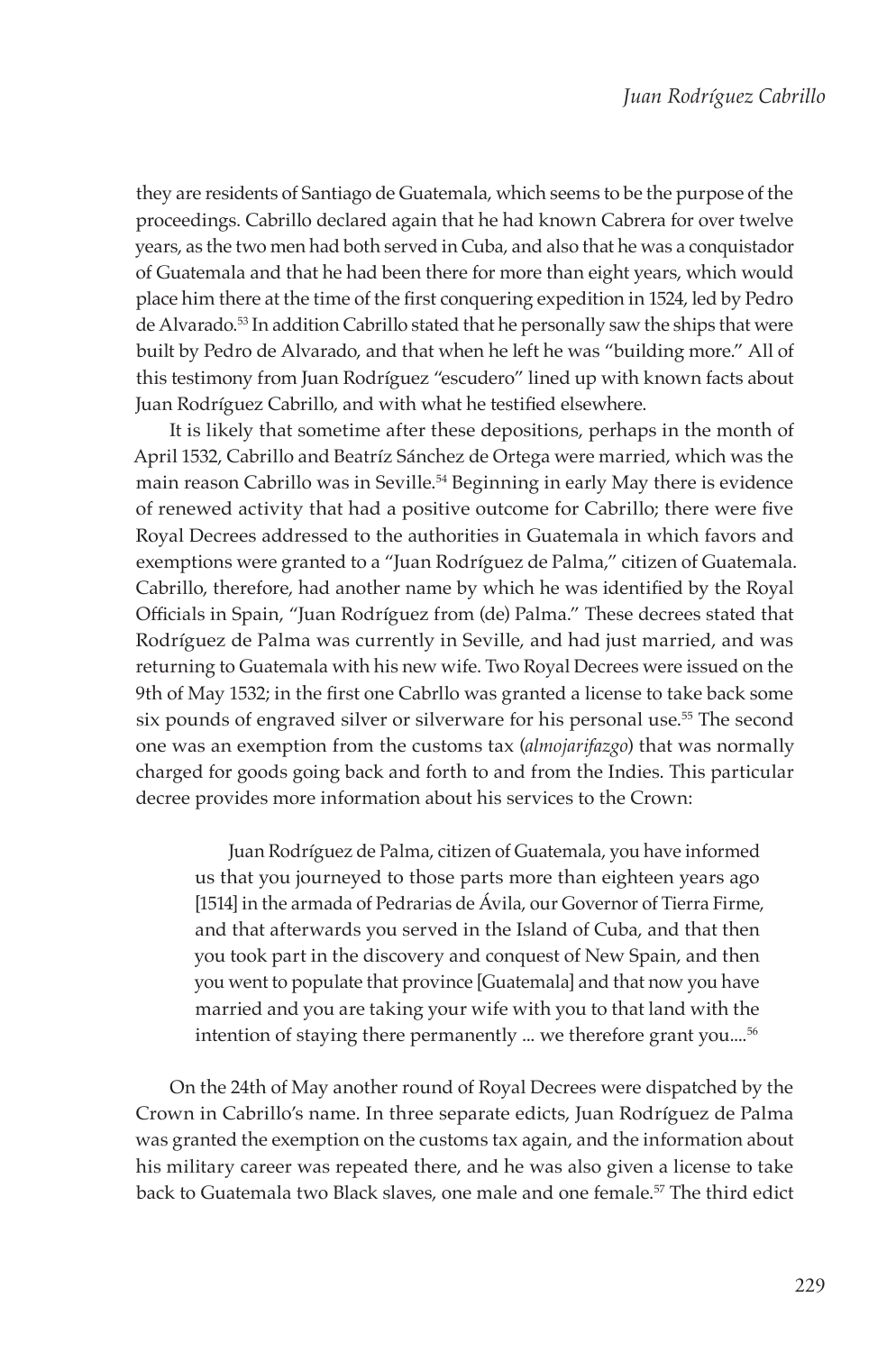

*Royal Decree in which it is stated that Juan Rodríguez de Palma, citizen of Guatemala, left [Spain] 18 years ago in the armada of Pedrarias de Ávila to Tierra Firme and then served in Cuba, New Spain, and in Guatemala. Image courtesy of AGI, Guatemala, 393, L.1, img. 41.*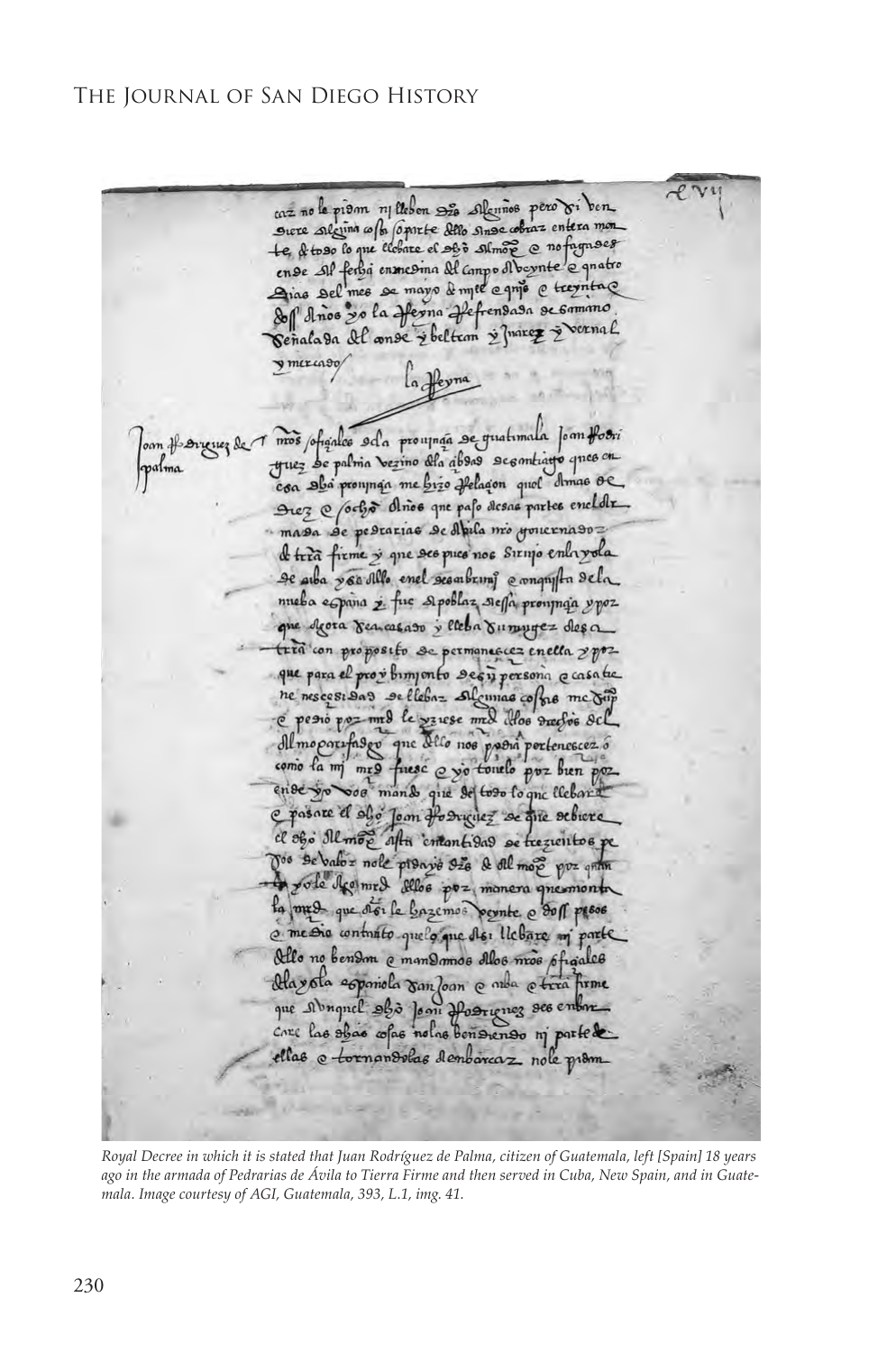was a concession for a piece of land in Guatemala, in the valley of Tianguecillo.

In addition, among the edicts drawn up on May 24 in Medina del Campo and signed by the Queen, there were three in the name of a "Juana Rodríguez." According to these three decrees, Juan Rodríguez de Palma intended to take his cousin, "Juana Rodríguez, native of Seville," back to Guatemala to marry a "Diego Sánchez," no doubt referring to his brother-in-law.58 In the decrees granted to Juana Rodríguez, in addition to an exemption from the customs tax, and (as a result of her intention to marry Diego Sánchez) a license to take three pounds of engraved silver for her personal use, the the third one stated: "As [we have been informed] that Juan Rodríguez de Palma, your cousin is taking you to that province [Guatemala] so that you will marry Diego Sánchez de Sevilla, you have asked that we grant you a similar piece of land to the one we have indicated for Juan Rodríguez..."59 This is the first and the last that we hear about cousin Juana Rodríguez. At the time of his death in 1540, Diego Sánchez was not married and had no legitimate offspring, and his encomienda was inherited by his brotherin-law, Juan Rodríguez Cabrillo.<sup>60</sup>

It is probable that over the next few months Cabrillo was caught up in gathering supplies and preparing for his return to Guatemala. On August 5, 1532, there is a record in the AHPS of another power of attorney, signed by him, in which he named as his representative an Italian merchant, Antonio de Luisi, from Perugia, to convey and transport to New Spain "all the engraved silver and the slaves" that the Crown had granted him, in accordance with the two royal decrees. Power was granted as well to Luisi to collect all monies owed to Cabrillo and to provide a receipt in his name for the return of these items. Cabrillo also gave him authority to settle any of his disputes in front of justices, of all jurisdictions, and as a guarantee he commited his worldly goods in favor of Luisi.<sup>61</sup>

On the same day Cabrillo, registered again as a "merchant," acknowledged in a letter of recognition that he had an outstanding debt to Antonio de Luisi for a loan of 55,500 maravedis. He promised to pay back the money within one year's time or else pay double the amount. Juan Rodríguez's signature can be found at the bottom of this document. These two documents concerning his business affairs with Luisi were signed on the same day, and perhaps the power of attorney served as part of the guarantee of repayment of the loan.<sup>62</sup>

The Guatemalan Procurador needed Cabrillo again, because nine days after he signed the power of attorney for Luisi, on August 14, 1532, he gave another deposition. This document is in the AGI, and once more a Juan Rodríguez, "merchant," gave testimony in Seville for Cabrera about how they travelled from Guatemala to Veracruz and then by ship to Cádiz.<sup>63</sup>

The record diminishes after this flurry of legal activity in Seville. The next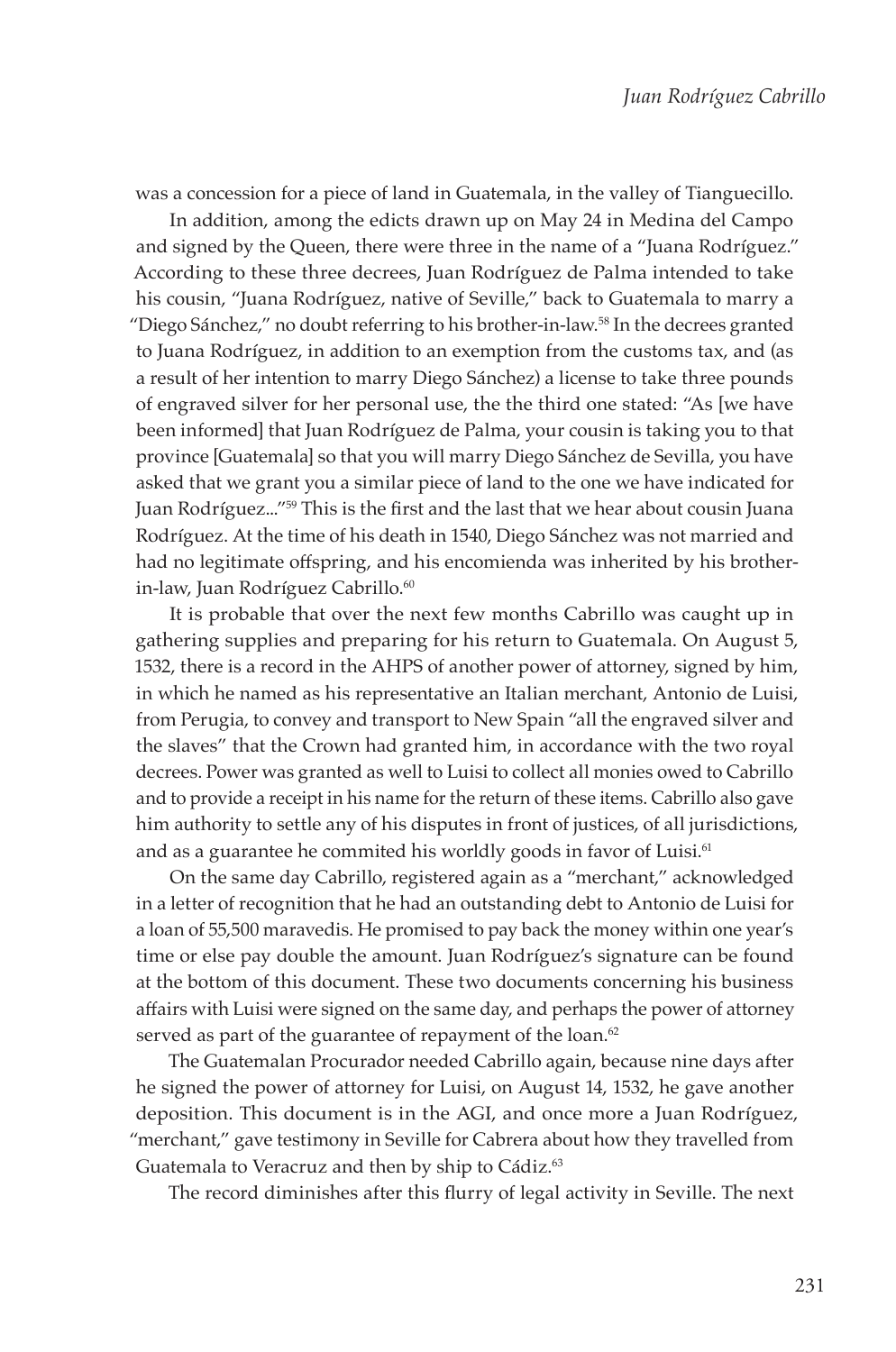notice of Cabrillo is in a letter written from Mexico by Jorge de Alvarado to the Cabildo in Guatemala, probably sent in early December 1532. Jorge, a resident of Mexico, was one of the captains who had been appointed at different times by his brother Pedro, to lead campaigns in Guatemala.<sup>64</sup> Jorge reported that a man named Santiago had just arrived on a ship that had capsized near the port of San Juan de Ulúa and had brought news about the event and also about the success of the negotiations of the Procurador Cabrera in front of the Crown, and that the dispatches are being sent, "by way of Panama, with Juan Rodríguez."65

Jorge de Alvarado added that since the matter was of great importance he had hired a messenger to rush the news to Guatemala so that they could take advantage of the "oro al diezmo" before the next smelting of gold at Christmas time. This refers to the concession granted to the citizens of Guatemala of only having to pay one tenth in taxes to the Crown on any future gold that they mined. Shortly afterwards on March 5, 1533, in a letter from Pedro de Alvarado, written in the Puerto de Fonseca where he was getting ready to depart for Peru, Alvarado notified them that Juan Rodríguez had just arrived at that port with the original copy of the Crown's decrees and that he was sending them on to the Cabildo.<sup>66</sup>

Mention of Cabrillo turns up again in the documents two years later. He was in Guatemala in April 1535 providing testimony along with Eugenio de Moscoso and Diego Sánchez de Santiago for the Procurador. As part of the ongoing appeal process, Cabrera had a document drawn up in Guatemala to explain the procedures on board the ships, when one is transporting gold and jewels--no doubt in an attempt to clear his name. One can well understand why Cabrillo and the other witnesses mustered only terse replies to many of this new round of questions, stating, "I have already answered this question in my testimony in Castile, to do with this very same matter."67

#### **Land in the Tianguecillo granted to Juan Rodríguez de Palma**

Among the privileges that "Juan Rodríguez de Palma" sought from the Crown and received while he was in Spain, was a specific grant for a league of land in the valley of Tianguecillo.<sup>68</sup> This grant was dated the 24th of May 1532. While of general interest for studies of Spanish landholding patterns in Guatemala during the early colonial period, its particular significance for present purposes is that it furnishes further evidence that Juan Rodríguez de Palma and Juan Rodríguez (and therefore Juan Rodríguez Cabrillo) were one and the same person.

While in Spain, Cabrillo requested the land as a reward and in repayment for his services, both for him and for his heirs. In the royal decree it states that the league should begin near to the first stream after the bridge on the right hand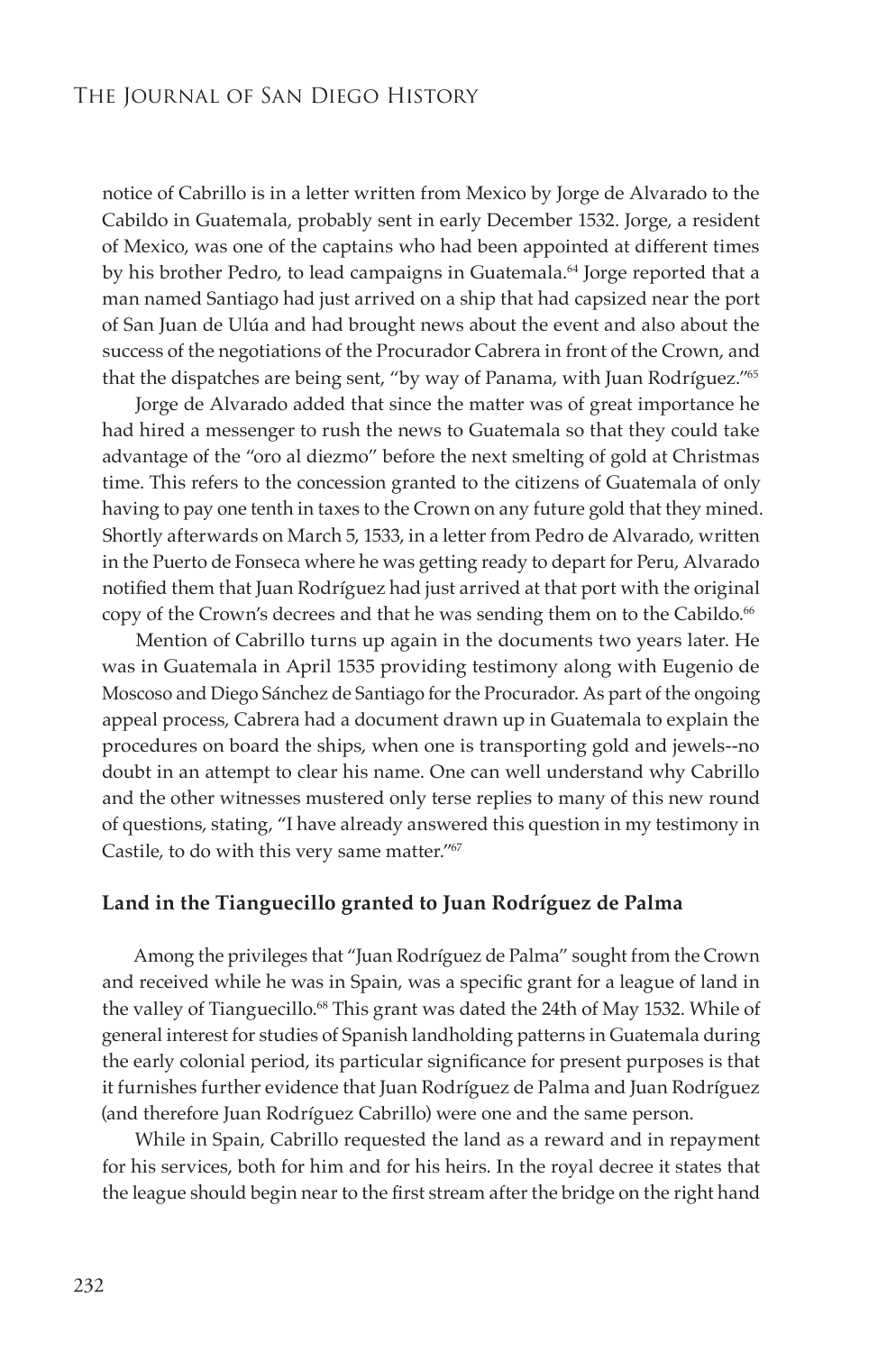*Juan Rodríguez Cabrillo*



*Three examples of Cabrillo's signature from the records of the Notarial Archive. Image courtesy of Archivo Histórico Provincial de Sevilla, Seccion Protocolos Notarials. Signaturas: 6685-P and Signatura: 42-P.*

side going towards a pine forest, and that it be measured in a square, beginning from the stream going forward, so that he could bring his livestock there, clear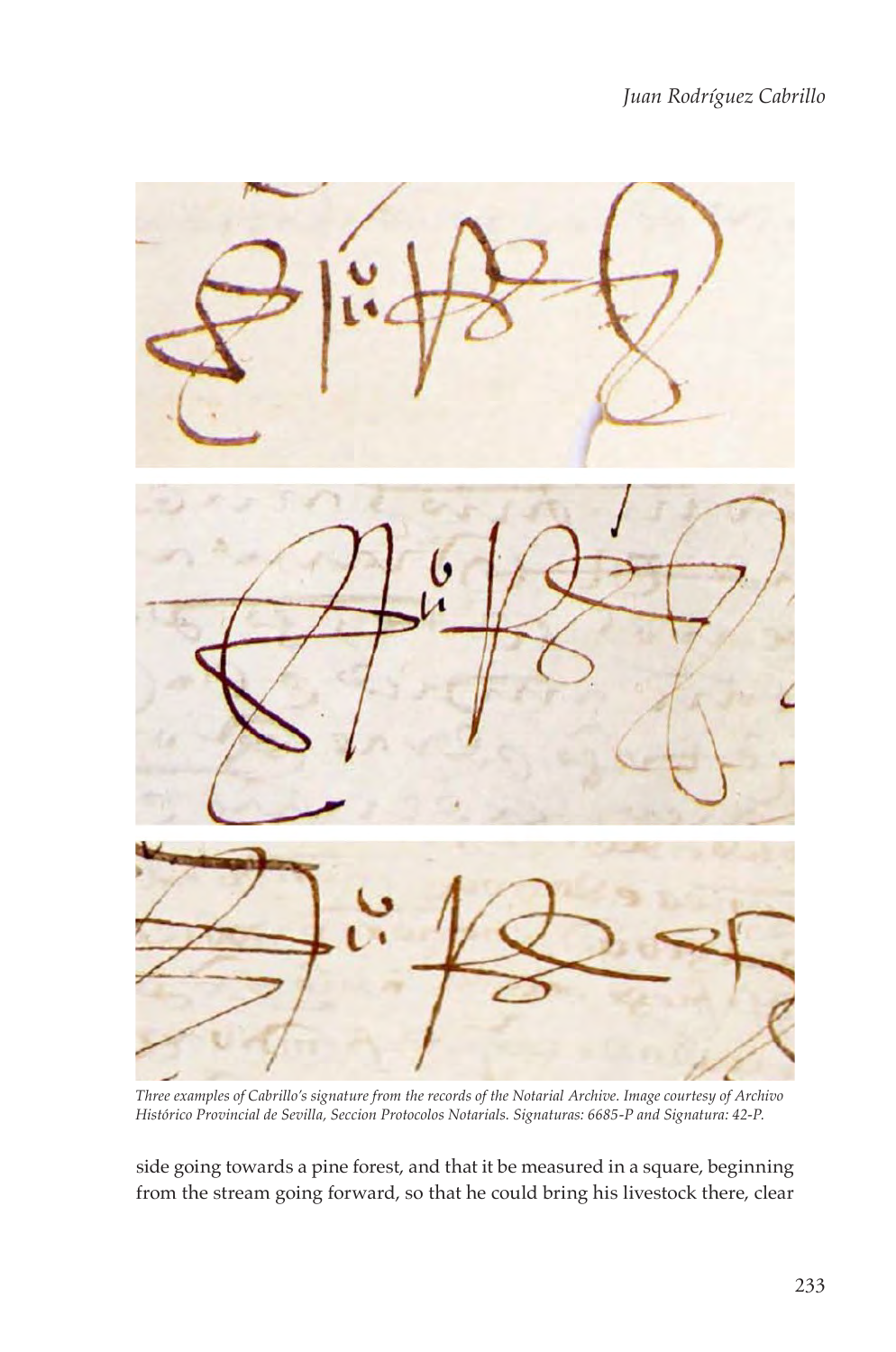the land, plant crops and have a vineyard and other trees. The same day his cousin, Juana Rodríguez, asked for a similar grant of land.<sup>69</sup> And four months later, Eugenio de Moscoso, fellow shipmate and resident (*vecino*) of Santiago, requested a league of land in the same valley, specifying that it should be next to "the one that Juan Rodríguez had asked for" and that he also wished to plant trees and have a vineyard, and that his children could inherit it after his death.<sup>70</sup>

The Tianguecillo, which means small market in Nahuatl, was near the town of Chimaltenango and early on it was recognized as a desirable area for farming with rivers and natural springs nearby, open plains for raising livestock, and an abundance of maize.<sup>71</sup> In 1527, the Cabildo members deliberated at length over that site and the valley of Almolonga when they were choosing a place to found their city.72 What was also appealing about the Tianguecillo for some of the members was its location in an open area, with better access to the Indigenous villages and provinces where many of them held towns in encomienda or hoped to in the near future.73 Although they ended up founding Santiago elsewhere, the city considered the fertile valley of the Tianguecillo part of their communal land. Nonetheless, Spanish citizens continued to seek rights to use the lands for their livestock and as agricultural land.

In the second Libro de Cabildo there are several references to the Tianguecillo. For example, a temporary license, but not ownership, was given to Baltasar de Mendoza in January 1532, to place his herd of sheep in "the Tianguecillo near to Chimaltenango, by the source of the natural spring, as long as this did not violate the rights of the natives nor of any other person."74 The exact conditions regarding the use of these uncultivated lands, however, became a matter of escalating dispute because in September 1535, the Governor and the Cabildo members stated:

These lands on the plains of Tianguecillo had been set aside some time ago by the city as public lands for grazing their livestock but notwithstanding this some people had bought the lands, alleging that they had belonged to the natives before the war, and taking both possession and ownership of them, something which they cannot do, because the natives lost those lands because of warfare and rebellion. Henceforth, they decreed anew that these uncultivated lands that stretch from the Tianguecillo to this city some five leagues around it and in all directions should belong to the city. And they ordered that no natives should occupy these lands nor should any person buy them from the natives, on pain of losing the moneys paid to purchase them.75

Although the documents do not include when Cabrillo got back to Santiago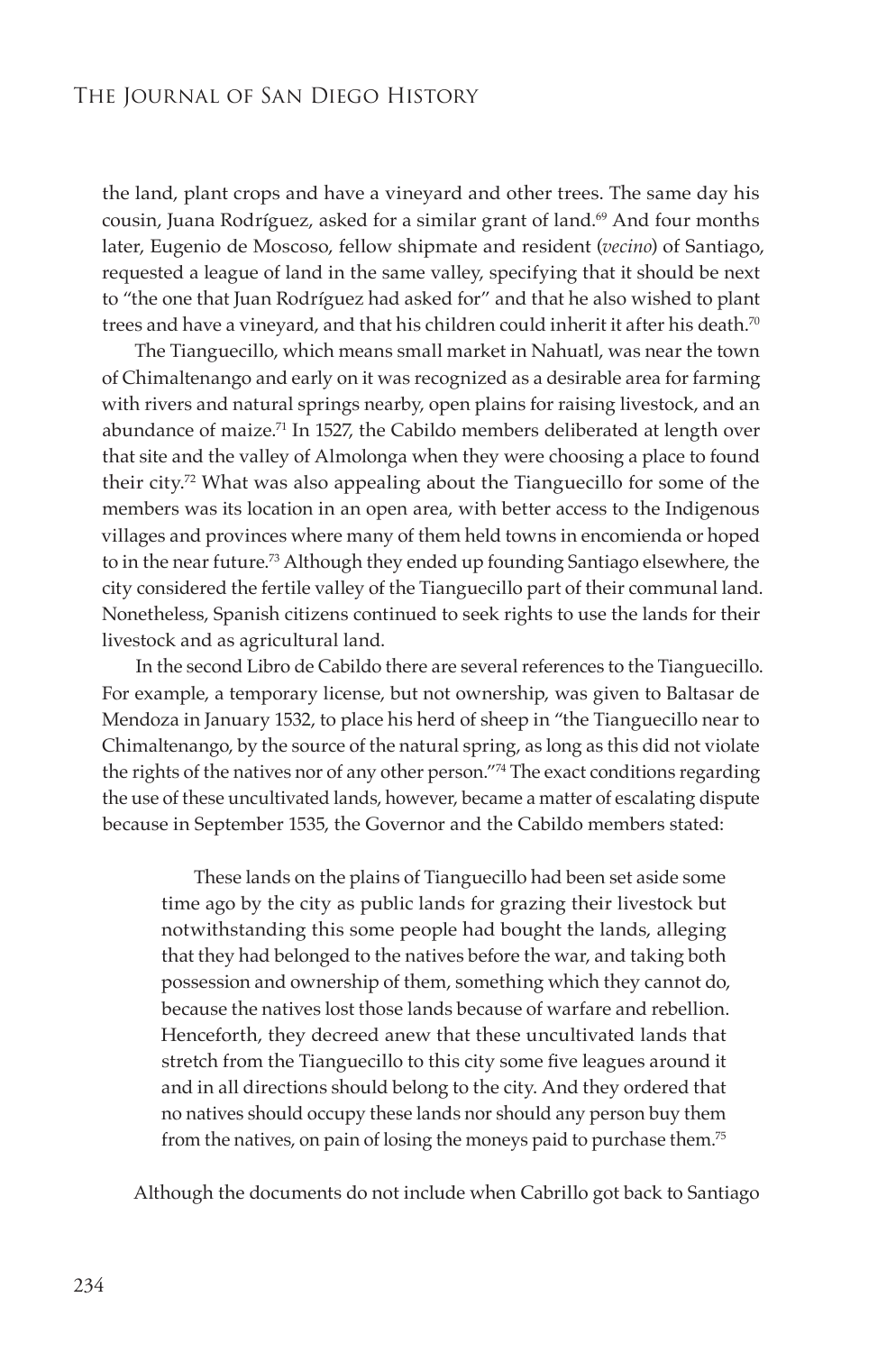de Guatemala to establish his household with his new wife Beatríz, it was likely around the middle of 1533 and that he presented his land grant to the Cabildo not long afterwards.76 There is ample evidence, however, that Cabrillo was not, in fact, given land in the Tianguecillo but rather in the Panchoy Valley.<sup>77</sup> It is possible that, despite the royal concession, the land in the Tianguecillo was not ceded to him due to the city's claim that it was their communal lands or perhaps because Cabrillo changed his mind about the desirability of that parcel of land.

It turned out that Cabrillo's tenure of the land in Panchoy was also not straightforward as it came under scrutiny after the destruction of Santiago de Guatemala by flooding and mudslide in September 1541, when it was decided to designate Panchoy as the site of the new city. Once again, because of dire and unusual circumstances, Cabrillo's affairs became complicated and a paper trail of documents was generated, serving well the purposes of both confirming his identity and tracing the history of this land grant, which stayed in his family long after his death.

In his seminal study of the city of Santiago de Guatemala, historian Christopher Lutz noted that there was discussion in October 1541 about moving the recently devastated city to either the Tianguecillo or to the nearby Panchoy Valley. Panchoy was closer to where prominent residents had their wheat farms and cattle ranches, and the desire for continuity and less disruption was no doubt a determining factor. The Crown officials, meanwhile, wrote that the Bishop was behind the movement to have the city moved to the less desireable site of the Tianguecillo, in order to be near to encomienda towns held by him and a close relative.78

 The third Libro de Cabildo recorded two acts in 1542 and one in 1543 regarding Cabrillo's league of land in the Tianguecillo, which was granted in Spain to "Juan Rodríguez de Palma."79 It is important to note that he is only referred to in the three Cabildo books that cover the years from 1524-1553 as "Juan Rodríguez." Nevertheless, as all the documentation here has to do with the league of land in the Tianguecillo, and references specifically the royal provision of May 1532 granted as a result of Cabrillo's efforts in Spain, and also includes mention of his wife Beatríz, there is little doubt whose land grant is under discussion.

On June 12, 1542, it was noted in Cabildo that Cabrillo and his wife had a league of land in the Panchoy, and that because the city was now being moved there, this land and land held by other residents was greatly needed and had to be taken for the new city.<sup>80</sup> It was also stated that since this land grant in Panchoy was given to Cabrillo by the governor of the province, by virtue of a decree from the Crown, that in respect for this decree, his wife should take the league of land in the Tianguecillo (as specified in the aforesaid decree), and surrender the one they had in the Panchoy Valley. Beatríz was informed that if she was not in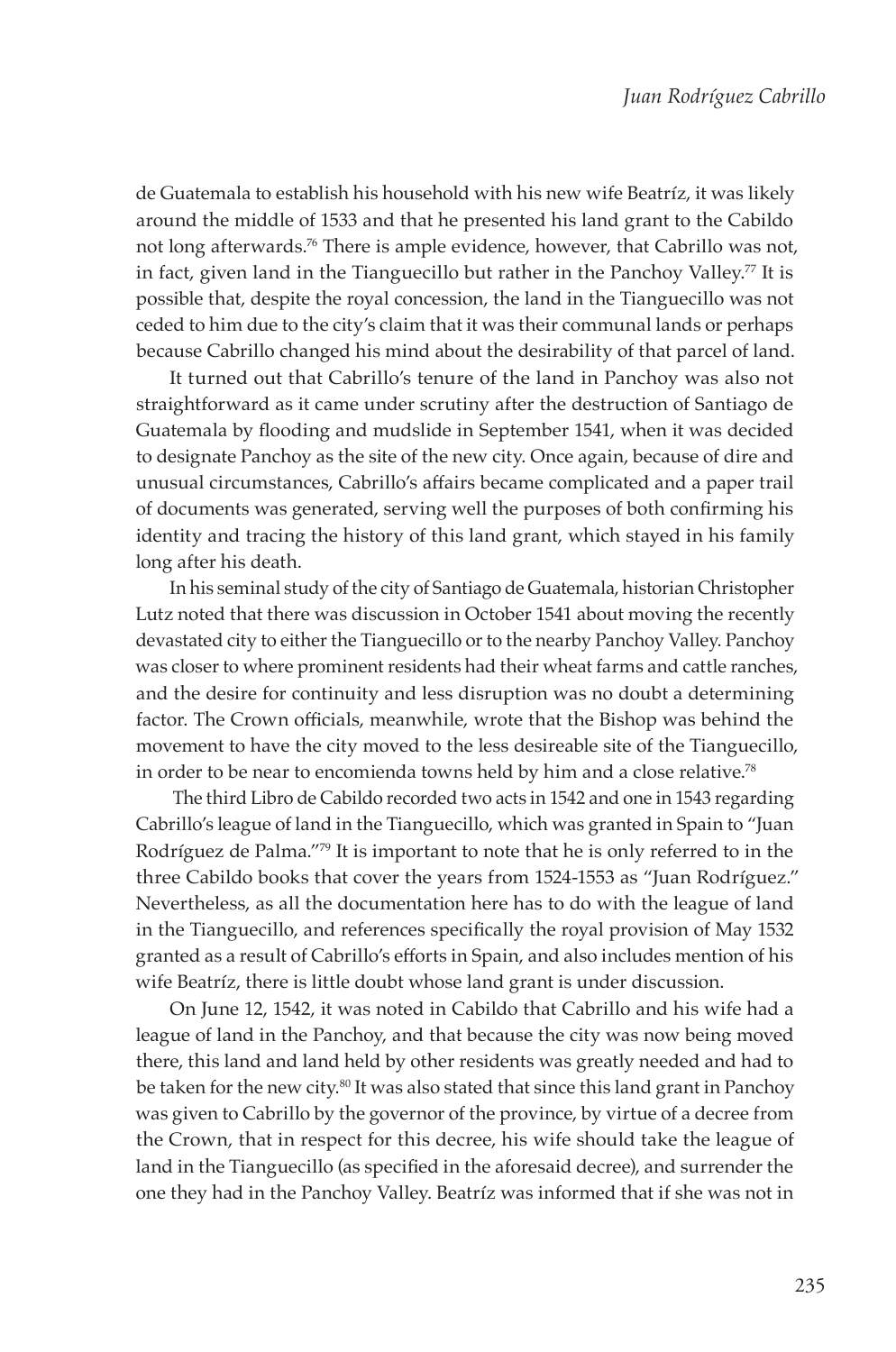$247$   $44\frac{10}{5}$ tinci  $0211$ &Sisente fordores seladinonas ? malleria real Has on tines d' soto moi ennonbre pela aboas se sontiago sega nummmen Seg provinão acquatimala mehahecho rrelación quasuplicación selom Briguez & palma ber sella lacmperatriz Leyna mi señora d'smta louia ave por una su rreal avalla Is en verente Equation emovo dano pasão sequês y tremita y do cabia mandado sele genalase dertaplante de tierra encluable & llaman sel tranquezillo uas ala sha abaas como constanza posettustado secon se col e que contra el tenor selasta cosala sele a sia senatad zque es en pluizio sotastia abaro y mesupheo vos tenor sela sila grada le dizioses sina.  $rr30$ ase 98 viere xaver. Jequitase & la g contraell  $true@$ Por La parte Les Jià la sha Casa de ase el pluizio  $\overline{B}$  $DOX(9)$ lectam Sequien 89 55 Paga alos aua Se t pa (gella 8 undacion Dece  $\infty$  $\frac{1}{4}$  sitio  $\gamma$ porlos religioseso d alvitto retta grewia Deaisto Sufosho  $\infty$ portane bagais Cromine frees so potouclo uientoca aslas 2 eS Enofagado ensera for  $-94.$ Le dine sel mes de 3 tubee alkoon Jua Da om Begrin

*Royal Decree dated October 11, 1546 in which the Crown repeats that the grant for Juan Rodríguez de Palma, first given in May 24, 1532, is to be for one league of land in the Tianguecillo, Image courtesy of AGCA, A1.2.4. Exp. 1574, leg. 2195, fol. 342. Photograph courtesy of Héctor Concohá Chet.*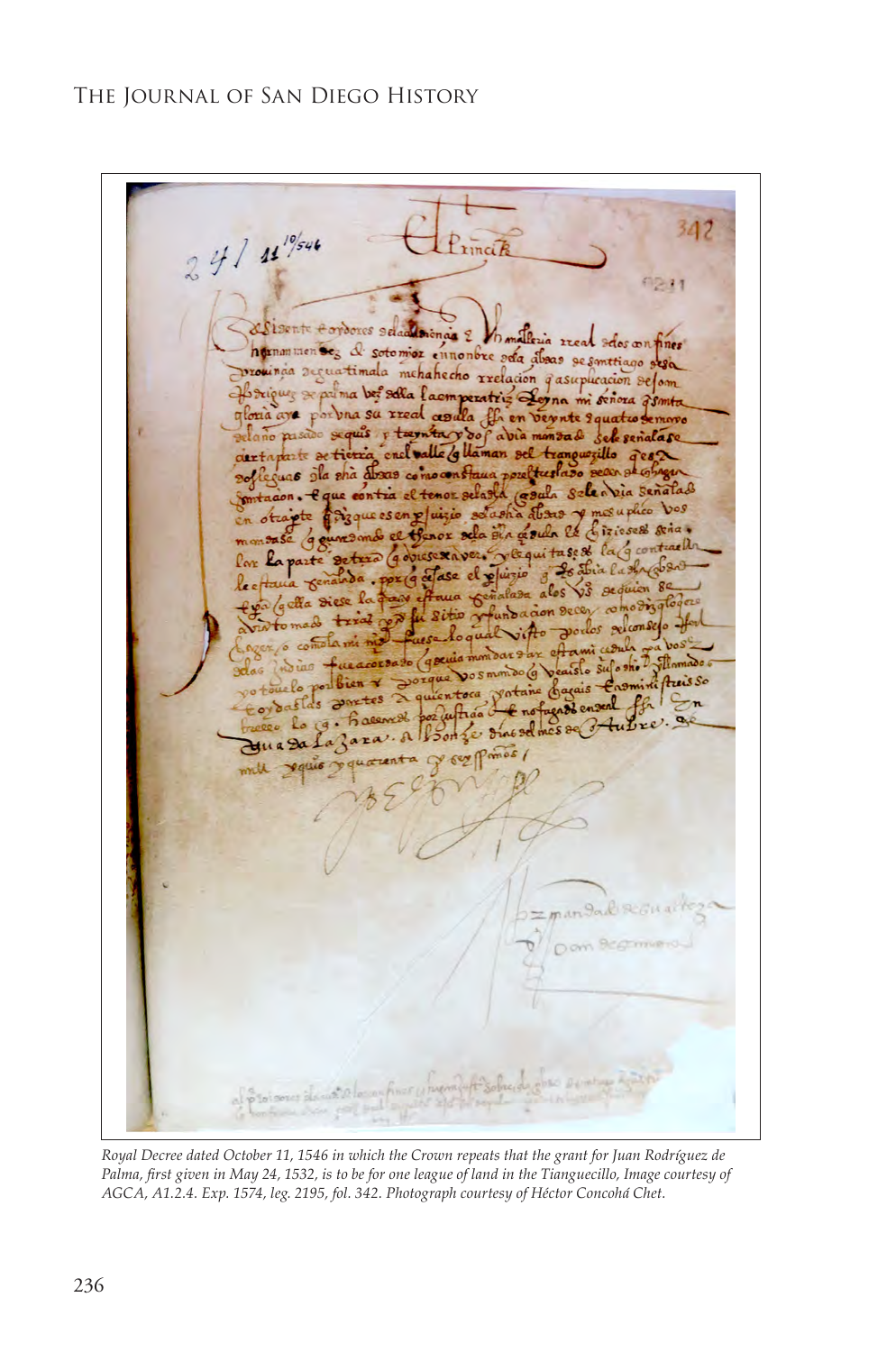

*Cabrillo's landing in 1542 as re-enacted and filmed in San Diego, August 2016, by the National Park Service.*

agreement with the exchange of land she would be given 300 pesos and nothing else, and that she must surrender the land. Eleven days later, Cabrillo's wife was notified that the said league of land would be measured and given to her.<sup>81</sup>

Despite the specific directives of 1542 with regard to the land, a year later in June 1543, and after the news of the death of Cabrillo had reached the city, the Cabildo records show that they were still notifying his wife to leave the land in Panchoy. The authorities were instructed to notify "Beatríz de Ortega" that she would be given the league in the Tianguecillo, and that it would be measured by trustworthy people within the next ten days.<sup>82</sup> The moving of the city had given rise to conflicts over land ownership among the Spaniards, and it appears that residents like Beatríz were not giving up without a struggle.

As a result of the documentation that surfaced in the AGI and in the Cabildo books about the Cabrillo family's disputed land grant, it occurred to me that there might be additional records in the Guatemalan archive.<sup>83</sup> My search this time, however, would not be for Juan Rodríguez Cabrillo, for whom I had already looked in the 1980s (as had Harry Kelsey), but instead for Juan Rodríguez de Palma. It is possible that no one searching for Cabrillo had ever made that connection, and perhaps it is not a surprise that in the *Archivo General de Centro América* (hereafter AGCA), in the old card catalogue, there is record of three documents under the name of Juan Rodríguez de Palma, all concerning the league of land in the Tianguecillo.<sup>84</sup>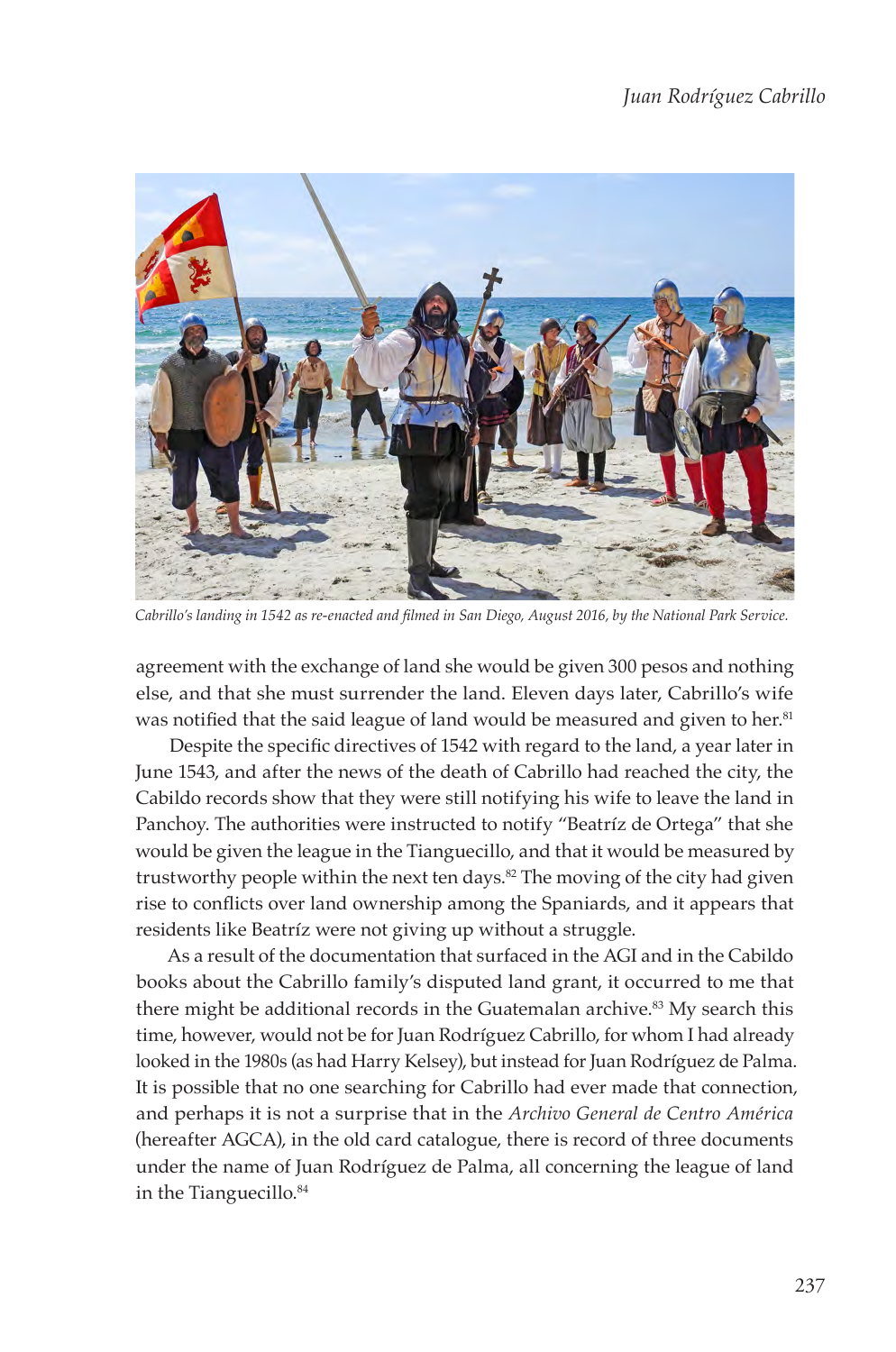Of particular interest is an original Royal Decree that was dispatched to Guatemala from Spain in October 1546, and is presently preserved in a bound book in the AGCA with other early royal provisions. This decree ordered that the original decree of May 24, 1532, be respected and that the Cabrillo family be given the land as ordered, but in the Tianguecillo and not elsewhere. It also stated that the land close to the new city (in Panchoy) must be relinquished, and that it had been granted "against the tenor of the aforementioned decree" and in detriment to the new city. Again, the person in question in the new decree is "Juan Rodríguez de Palma."85

This name occurs only in documentation emanating from the Crown and was not used by Cabrillo personally during his lifetime or by officials writing up documents in Guatemala, and certainly not by his family after his death. Numerous disputes took place after his death over rights to encomiendas, battles that were fought by his widow and his children, and the name used most often by them was Juan Rodríguez Cabrillo.<sup>86</sup> According to the originals (and copies) of the 1532 and the 1546 Royal Decrees for the league of land in the Tianguecillo, in which Cabrillo is called Juan Rodríguez de Palma, there is little doubt that Beatríz (and their sons) knew about this name that was derived from a place name, and was used in those important decrees. Beatríz, a native of Seville would have known that the "de Palma" referred to the town of Palma de Micer Gilio, modern-day Palma del Río in Cordoba, Spain.87

The documents presented here concerning the controversy over this land grant show that Juan Rodríguez "from Palma" is the same person as the Juan Rodríguez registered in the Guatemalan Cabildo books, granted the same league of land in the Tianguecillo and married to the same woman. It is of interest that documentation about this land grant was found in archives so far afield—in Seville, New York City, and in Guatemala City. It is unusual to be able to trace events and people from the sixteenth century so seamlessly among disparate unpublished manuscript sources located in archives in three countries.

#### **Conclusion**

Documentary sources uncovered in the last twelve months establish that when Cabrillo was away from Guatemala between 1531-1533, he gave sworn testimony on numerous occasions, and appeared before Crown authorities to ask for rewards, and that in most instances he was identified as either Juan Rodríguez Cabrillo, native of Palma de Micer Gilio or as simply Juan Rodríguez de Palma. There is abundant evidence to confirm that Cabrillo was a native son of the city of Palma del Río. It is my hope that I have provided a convincing answer to what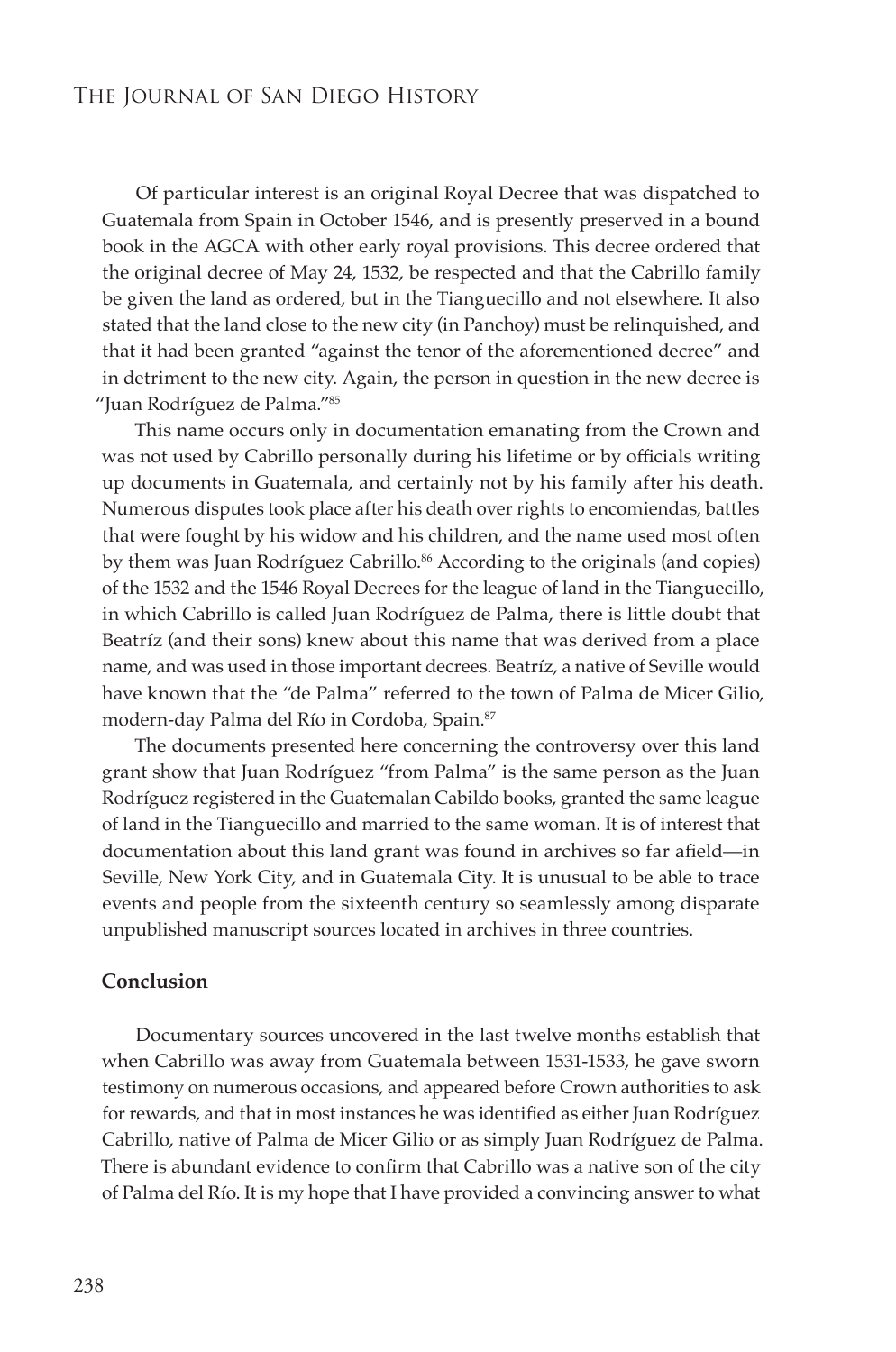Harry Kelsey called the most intriguing question about Juan Rodríguez Cabrillo: Where was he born?<sup>88</sup>

The earliest documented usage of his surname Cabrillo is February 1532, while in Cádiz. Prior to this time, and throughout the rest of his life, in documentation drawn up in Guatemala, he was known predominantly as Juan Rodríguez, a common name both in Spain and in Portugal. Without the additional information that he was also known as "de Palma" it was challenging to locate him in the archives, and as a result documentation in the AGCA and in the AGI was overlooked. No one had previously made the connection that Juan Rodríguez de Palma was another name for Juan Rodríguez Cabrillo.

The particular context of the depositions, in which Cabrillo stated his full name and where he was born, is his personal testimony, under oath in front of Spanish officials, after a fraught series of events whose first act in Havana culminated in the brutal and prolonged torture of crew members from the *San Juan,* suspected of stealing gold. Shortly afterwards in Cádiz, in a determined effort to get his own gold back from the authorities at the House of Trade, Cabrillo once again stated his full name and said he was from Palma de Micer Gilio; these were not moments for invention and glossing over the truth. Rather, it is persuasive that Cabrillo provided this additional information because he was forced by the circumstances and had no other choice.

Other arresting details about Cabrillo's life have emerged from these sources. Cabrillo first left Spain in 1514 in the armada of Pedrarias de Ávila (Pedro Arias de Ávila) and he only returned to Spain once, after eighteen years, and that was the eventful voyage outlined above. He carried with him to Spain over 1,500 *pesos de oro*, a large amount of gold to have accumulated, no doubt some of it belonging to his brother-in-law. The reasons for enduring the harrowing journey by sea was to marry Beatríz Sánchez de Ortega and to bring back to Guatemala his cousin Juana to marry his brother-in-law, and no doubt establish business ties with Alonso Sánchez de Ortega. Juana Rodríguez disappeared from the records after 1532, but the documents brought her to attention briefly, and confirmed that Cabrillo had close family ties in Seville. Beatríz and her father have been identified as from the parish of Santa María in Seville, and these details will help inform later research on the Sánchez de Ortega family.

Cabrillo formed a relationship in Seville with an Italian merchant from Perugia, borrowing sums of money from him and giving him power of attorney to oversee the return of some of Cabrillo's household goods to Guatemala via Mexico, while Cabrillo himself purposefully travelled back to Guatemala via Panama. Probably his intention was to meet first with the Governor of Guatemala, Pedro de Alvarado, as he did in the Puerto de Fonseca. Cabrillo testified that Alvarado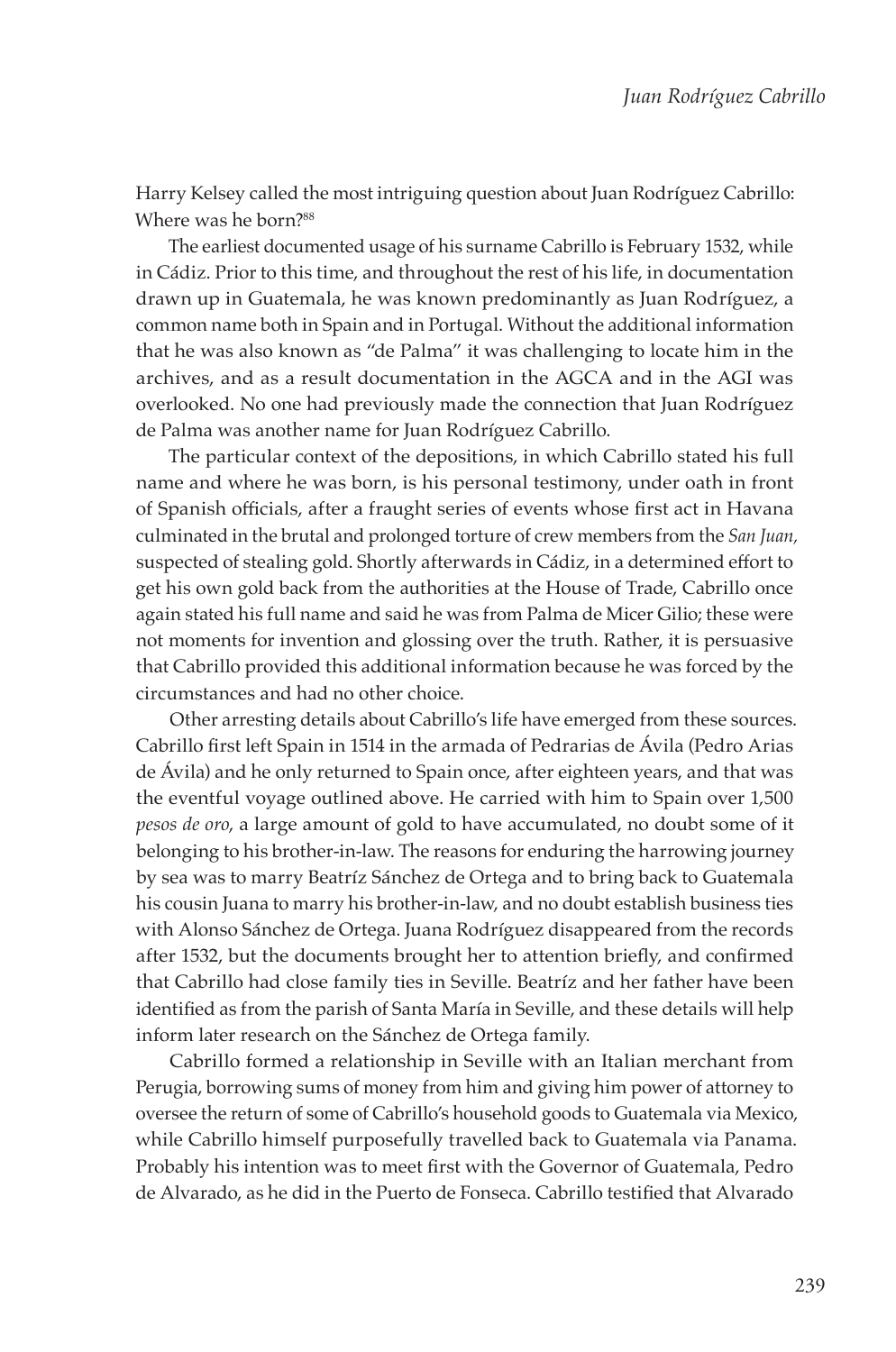

San Salvador *in full sail during the San Diego Parade of Ships, Festival of Sail, September 2, 2016. Photo by Maggie Walton.*

was building ships the last time he saw him before his departure for Spain, and after Cabrillo's return he too was occupied in building ships for many years.

Cabrillo also petitioned for a plot of land in the Tianguecillo while in Spain, and as late as 1546, his heirs were still averse to claiming it, preferring instead the alternative land they had managed to obtain in the Panchoy Valley. It is not clear if Beatríz and sons ever took up the league of land that Cabrillo was originally granted, but there was certainly ongoing controversy about their agricultural land for a long time. This dispute ran parallel with the heated quarrel over Cabrillo's encomienda towns.

I hope this article has advanced the conversation about Cabrillo and reinvigorated interest in future archival research on him and his family. Historians and researchers in Seville, California, and Palma del Rio have all pondered the mystery of the "Cabrillo" part of his name. While Rodríguez was a common surname in Palma in the fifteenth and sixteenth centuries, no one was named Cabrillo. Recent searches in the archives for the surname Cabrillo from that period have turned up no information.

One historian, Dr. Emilio J. Navarro, shared with me some digital copies of the history journal *Ariadna*, which is published in Palma. In one of the journal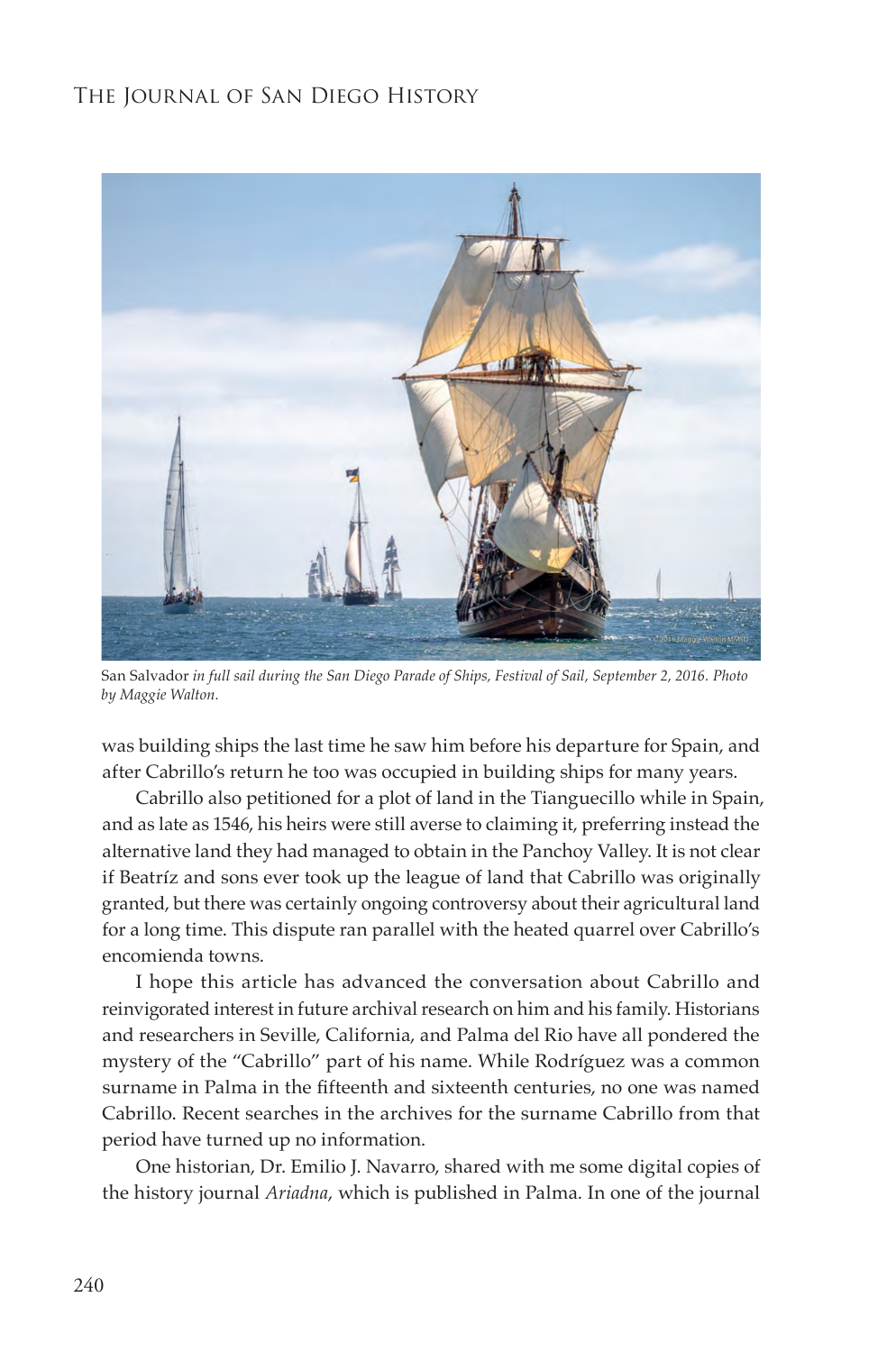articles the word "cabrillo" appears in a document dated August 7, 1515.<sup>89</sup> This article was about the proceedings of the meetings of a charitable society called the Hospital of San Sebastián in Palma del Río, and was written and transcribed by the paleographer and historian from the University of Seville, Pilar Ostos Salcedo. The transcription (and my translation) of the names of the witnesses present at that meeting reads: "Bartolomé de Zamora, farmer, and Diego Rodríguez, barber, and Alfonso Gómez, cabrillo."90 In other words, the three witnesses stated their occupations after their names and one of them was a "cabrillo." This document is housed in the Archivo Histórico de Palma del Río.<sup>91</sup>

This was the first time I had come across the word "cabrillo" in the sixteenth century that was not in the context of Juan Rodríguez Cabrillo or members of his immediate family. In discussion with Dr. Ostos and Dr. Navarro, both said they had no other record of this word and had no idea what the word meant, then or now. The consensus, however, was that given the manner in which it was used, this was probably an occupation and not a surname. I have concluded that Cabrillo did not invent a word as his surname, but rather employed a known word that a contemporary of his from his hometown used in 1515 as the name of his occupation. As a final comment: whenever in his testimony Juan Rodríguez used the word "cabrillo" after his name, he also immediately followed it with "native (*natural*) of Palma de Micer Gilio." Perhaps he was saying he was a "cabrillo" from Palma de Micer Gilio--an occupation with which he was associated in his place of birth and later started using it as a surname to distinguish himself from others with the common name of Juan Rodríguez. Cabrillo showed great skill and ambition during his long military career in the Indies. Was his ability to shift his identity and occupation part of his ingenuity and resourcefulness and proof of his powers of adaptation? Readers may draw their own conclusions.

# **Notes**

- 1. I would like to thank the following people for research assistance, Mayda Gutiérrez Rodríguez, Esther González Pérez, Héctor Concohá Chet and Christopher Lutz, as well as Lisa Maldonado for providing translations for the significant historical documents and Mosa McNeilly for editing assistance.
- 2. "Micer Gilio" is a Spanish corruption of the Italian name "Micer Egidio." In 1342, King Alfonso XI granted power and dominion over the town of Palma to his Genoese admiral, Egidio Bocanegra, and the "villa de Palma" passed to the noble system and stayed in the Bocanegra-Portocarrero family for many centuries. Manuel Muñoz Rojo, *Historia y Devoción de un Pueblo: Palma del Río y la Virgen de Belén* (Palma del Río: Hermandad de Nuestra Señora de Belén de Palma del Río, 2007), 71.
- 3. See the three articles by Peter Rowe: "Cabrillo discovery rocking the boat," *The San Diego Union-Tribune*, June 20, 2016, A1, A7; "Cabrillo mystery may be solved," *Los Angeles Times*, September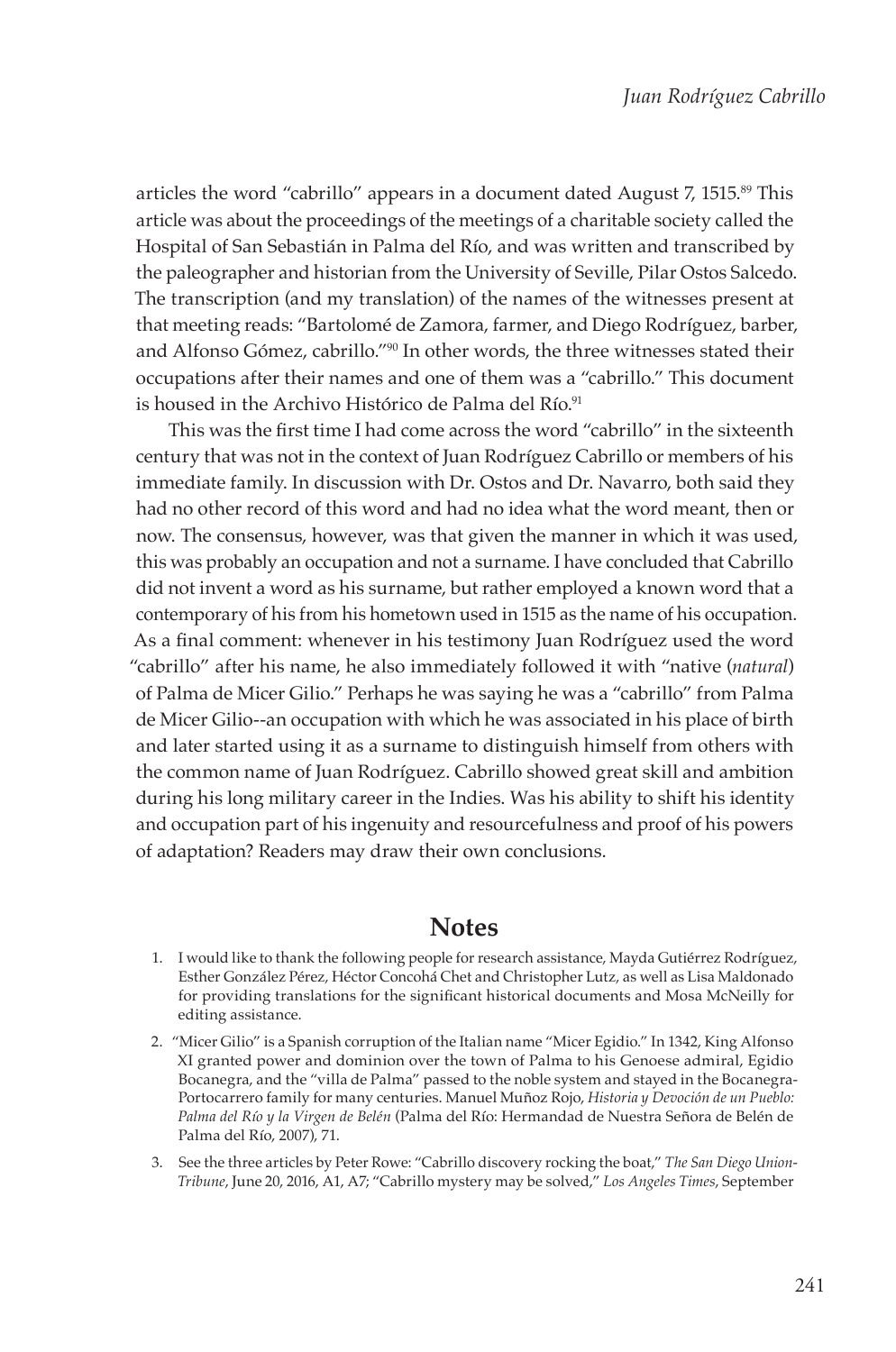17, 2015, B2; and "Scholar claims world is wrong about Cabrillo," *The San Diego Union-Tribune*, June 21, 2016, B1, B4. Spanish journalists were also interested in the story, see Pablo Ximénez de Sandoval, "España gana un conquistador," *El País*, October 10, 2015. Fernando Mexía, at the news agency "Efe," also covered the story as did other journalists in Andalucía, and the news spread to print and online newspapers internationally.

- 4. I initially went to Seville to carry out archival research for a long-term project on sixteenth century Guatemala, in collaboration with my colleagues historian Christopher H. Lutz and geographer W. George Lovell.
- 5. For a discussion and critical reevaluation of the role of Pedro de Alvarado in the early conquest and settlement of Guatemala see, W. George Lovell, Christopher H. Lutz and Wendy Kramer, *Atemorizar la Tierra: Pedro de Alvarado y la Conquista de Guatemala, 1520-1541*, (Guatemala: F&G Editores, 2016). In addition, an analysis of these events can be found in Lovell and Lutz with Kramer and William Swezey, "*Strange Lands and Different Peoples": Spaniards and Indians in Colonial Guatemala,* (Oklahoma: University of Oklahoma Press, 2013).
- 6. I am one of the editors and the lead paleographer on the transcription of the two unpublished Guatemalan Town Council books (1530-1553). Both books are presently manuscripts in preparation: *Libro Segundo de Cabildo* (1530-1541), eds. Jorge Luján Muñoz and Wendy Kramer and *Libro Tercero de Cabildo (1541-1553)*, ed. Wendy Kramer. Both tomes have introductions by Christopher H. Lutz. I cite them here with reference to their Hispanic Society of America (hereafter HSA) designation as *LC2* and *LC3,* HSA (Hiersemann 418/239). For information about the Cabildo books see: *Saqueo en el archivo: el paradero de los tesoros documentales guatemaltecos* (Antigua Guatemala: CIRMA; Guatemala: CEUR; Wellfleet, MA: PMS, 2014); and "Pillage in the Archives: The Whereabouts of Guatemalan Documentary Treasures," *Latin American Research Review* 48, No. 3 (2013), 153-167, by Wendy Kramer, W. George Lovell and Christopher H. Lutz.
- *7. Procurador*--Attorney: "One who had the legal right by delegation to act in the name of another. Representatives who defended the rights and privileges of Cabildos (both municipal and ecclesiastical), cities, and religious orders. Untitled lawyer." Lillian Ramos Wold and Ophelia Marquez, *Compilation of Colonial Spanish Terms and Document Related Phrases* (Midway City, CA: SHHAR Press, 1998), 53. Accessed on www.somosprimos.com/spanishterms/spanishterms. htm on July 20, 2016.
- 8. The Crown was entitled to the "royal fifth" which meant that 20% of all metals mined in the Indies had to be shipped to them.
- 9. The actual port was located in San Juan de Ulúa, which was a small barren island facing Veracruz, and served as the port of entry for New Spain. Goods were carried to Veracruz on the mainland by barge and small boats. For a thorough discussion of the two separate towns in the sixteenth century see Pablo E. Pérez-Mallaína, trans. Carla Rahn Phillips, *Spain's Men of the Sea: Daily Life on the Indies Fleets in the Sixteenth Century* (Baltimore and London: The Johns Hopkins University Press, 1998), 11-12. To simplify the distinction between these two places, and in accordance with how it is often referred to in the sources, I have used the shorthand of "Veracruz" as the name of the port of embarkation.
- 10. My response to inadvertently finding this information, "Oh my God. Look who was on the boat!" was first cited by the journalist, Peter Rowe. See "Cabrillo discovery rocking the boat," *The San Diego Union-Tribune*, June 20, 2016, A1, A7.
- 11. The topic of my Ph.D. dissertation, which was published in book form in 1994, was the distribution of tribute, services and *encomiendas* to the conquistadores of Guatemala, from 1524-1544. Wendy Kramer, *Encomienda Politics in Early Colonial Guatemala, 1524-1544: Dividing the Spoils* (Boulder: Westview Press, 1994). On page 1, I define the encomienda as an "institution designed to channel Indian labor and produce into Spanish hands after the conquest of an area." And I cite Charles Gibson who described the encomienda as "a formal grant of designated Indian families, usually the inhabitants of a town or of a cluster of towns, entrusted to the charge of a Spanish colonist, who thus became the *encomendero."* Citing Lockhart I also wrote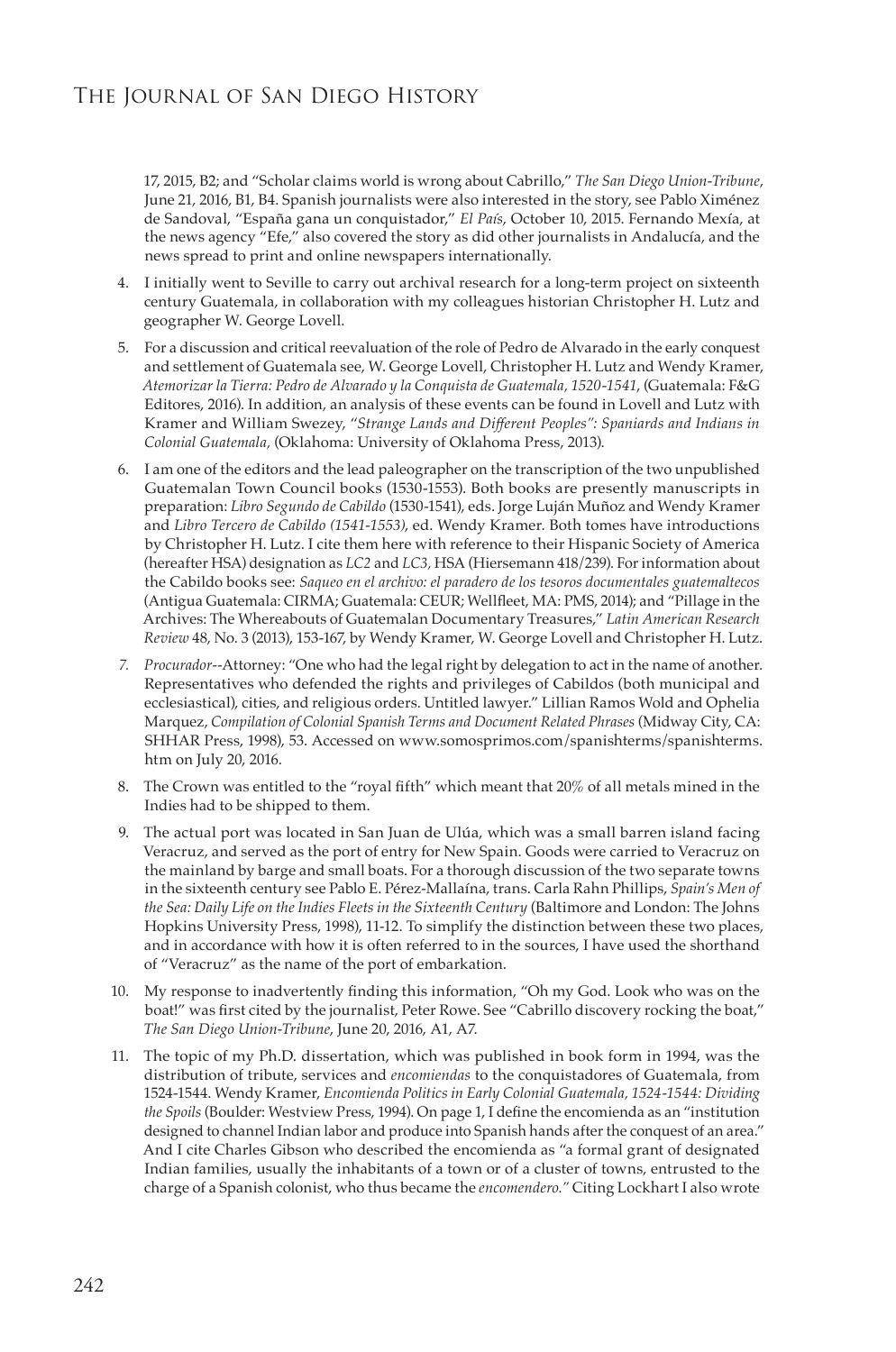that an "encomienda grant did not confer the right to own land, but went beyond the right to collect tributes, entitling the encomendero to deploy the Indians in mines or agricultural enterprises." See my sources for this information: Charles Gibson, *Spain in America* (New York: Harper and Row, 1967), 49 and James Lockhart, *Spanish Peru, 1532-1560: A Colonial Society* (Madison, Wisconsin: University of Wisconsin Press, 1968), 11.

- 12. Although I use the shortened name "Cabrillo" in this present study, it is not the most accurate. Cabrillo and the authorities did not use it with regularity until after his death. I am employing it here as it is the most common name used for him in modern-day history books.
- 13. See Kelsey's comprehensive examination of the controversy over Cabrillo's Portuguese origin and the many attempts by several historians to get to the truth: Harry Kelsey, *Juan Rodríguez Cabrillo* (San Marino California: Huntington Library, 1986), 4-8, 178-179.
- 14. Ibid., 5. See also Harry Kelsey and Iris Engstrand, "The Pathway to California: Juan Rodríguez Cabrillo and the Building of the San Salvador," *Mains'l Haul*, Vol 15, 1 & 2, Winter/Spring, 2009, 37.
- 15. Manuel María de Peralta, *Costa-Rica, Nicaragua y Panamá en el siglo XVI; su historia y sus límites según los documentos del Archivo de Indias de Sevilla, del de Simancas, etc.* (Madrid: M. Murillo, 1883): 618, fn1. Kelsey notes that there is as yet no proof that Cabrillo actually discovered and named Cape Mendocino; see *Juan Rodriguez Cabrillo*, 173.
- 16. Kelsey, *Juan Rodríguez Cabrillo*, 6. See Bernard Grunberg, "The Origins of the Conquistadores of Mexico City," *The Hispanic American Historical Review*, Vol. 74, No. 2 (May, 1994), 271-272.
- 17. As noted by Murdo MacLeod, the small groups of conquistadors were all well acquainted with each other, which made it quite difficult to obscure or revise their Old World origins and the enjoyment of "turning up malicious gossip" about their comrades in arms kept these *relaciones* "reasonably honest." See Murdo J. MacLeod, "Self-promotion: The *Relaciones de Méritos y Servicios* and their Historical and Political Interpretation," *Colonial Latin American Historical Review*, Vol. 7, No. 1 (1998), 28-29.
- 18. Other notable Portuguese in Guatemala were Doctor Blas Cota from the island of Terceira in the Azores and Gómez de Alvarado, the illegitimate son of Pedro de Alvarado. See José María Vallejo García-Hevia, *Juicio a un conquistador, Pedro de Alvarado: su proceso de residencia en Guatemala (1536 - 1538*), (Madrid: Marcial Pons Historia, 2008), 164, 224-225, 675. AGI, Audiencia de Guatemala, 52, Probanza de méritos y servicios del Doctor Blas Cota, 1549. Cota was a government official in the Azores and Pedro de Alvarado convinced him to come to Guatemala with his wife and children, promising him a position as his lieutenant (1538-1539). Carmelo Sáenz de Santa María and María del Carmen Deola de Girón, *Libro Viejo de la fundación de Guatemala* (Guatemala: Academia de Geografía e Historia de Guatemala, 1991), 45, 53.
- 19. AGI, Indiferente General, 1801, Relación de la hacienda que tiene su majestad en la provincia de Guatemala con una relación de los bienes de difuntos, 1535.
- 20. Diego Sánchez de Ortega was granted license to pan for gold, presumably with his partner Cabrillo. See, Sáenz de Santa María and Deola de Girón, *Libro Viejo,* 137.
- 21. Writing about Cabrillo's time in Spain, Kelsey, *Juan Rodríguez Cabrillo*, 55 states: "Details do not exist, but we can imagine that Juan Rodríguez stayed in Spain for as long as a year, courting Beatríz Sánchez, visiting the scenes of his youth, and purchasing supplies to take back to his estates in Guatemala."
- 22. In testimony dated in August 1532, Cabrillo says ten months prior was when he first met crew on the ship, thus placing the time of departure of the *San Juan* sometime in October or early November, 1531: see AGI, Justicia, 706, N.4, Blas Gallego contra Gabriel de Cabrera, 29 February, 1532, digital image (hereafter img.) 854 is where Cabrillo's testimony begins and on img. 503 he testifies that the only ship ready to depart for Spain when they got to the port was Blas Gallego's.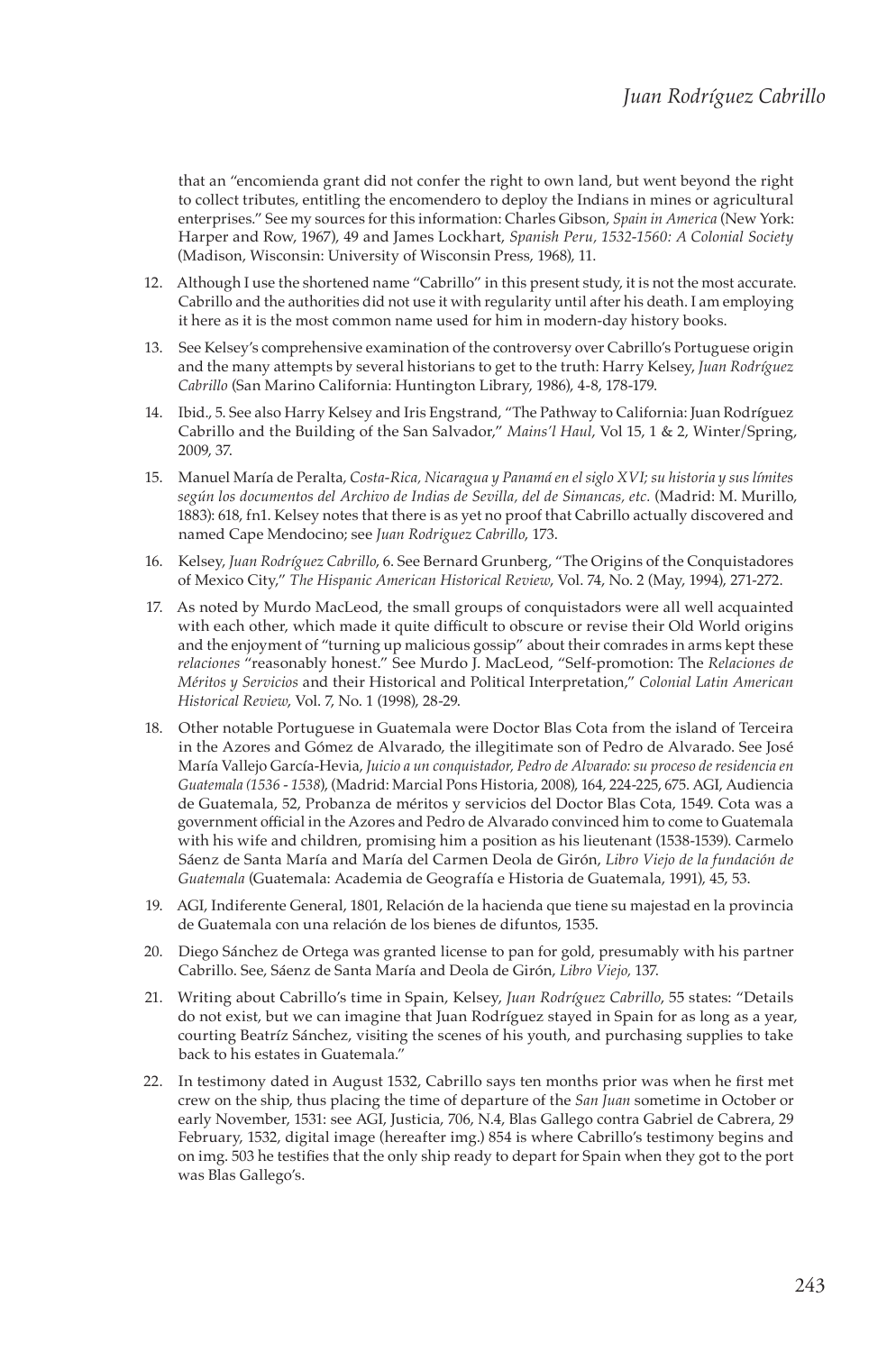- 23. I have identified so far at least six documents in the *Justicia* section of the AGI, comprising in total more than 1,350 pages that are concerned with this voyage of the *San Juan* in 1531-32.
- 24. The last Cabildo session prior to Gabriel de Cabrera's departure was in August 1531: see *LC2*, HSA (Hiersemann 418/239) fol. 21v. Meanwhile, records from a Guatemalan account book show that on the 22nd of August 1531, the Procurador Cabrera was given approximately 5,002 pesos to take to Spain: see AGI, Indiferente General 1801, Relación de la hacienda que tiene su majestad.
- 25. The sources will be cited below when we look at his testimony in more detail. See note 52.
- 26. This Diego Sánchez de Santiago should not be confused with Cabrillo's brother-in-law Diego Sánchez de Ortega sometimes called Diego Sánchez de Sevilla. There were three men called Diego Sánchez in Guatemala at the same time. The third one was Diego Sánchez de Talavera. See Sáenz de Santa María and Deola de Girón, *Libro Viejo,* 51, 137, 141,188, 196.
- 27. Eugenio de Moscoso was both a *regidor* (city councilman), and treasurer in Guatemala prior to 1532. While in Spain he was also granted favors by the Crown and arranged to take his sister and niece back to Guatemala with him, see AGI, Guatemala, 393, L.1, fols. 41v-42, Exención de almojarifazgo a Eugenio Moscoso, 20 July, 1532. He was also named first *alcaide* (warden) of the fortress, see AGI, Guatemala, 393, L.1, fols. 36v-37, Real Provisión a Eugenio Moscoso, nombrándolo alcaide de la fortaleza que se ha mandado hacer para defensa de Santiago de Guatemala, 15 July, 1532.
- 28. AGI, Justicia 706, N.4, Blas Gallego contra Gabriel de Cabrera, imgs. 154-156.
- 29. Ibid., imgs. 145, 157. AGI, Justicia 1159, N.5, Los jueces oficiales de la Casa de la Contratación presentan información y pesquisa sobre el robo de mas de mil pesos que faltaron de unos cajones que conducía para Su Majestad Gabriel de Cabrera, que le habían entregado en Guatemala los oficiales reales, 26 January 1532, img. 94.
- 30. Another witness from Guatemala, Diego Sánchez de Santiago, testified that he personally did not let anyone else take charge of his own possessions on board the ship, unlike Cabrera. He added that the Procurador had left his gold and jewels in a chest, with no other safeguards, "near to the head of this witnesses' bed." AGI, Justicia 706, N.4, Blas Gallego contra Gabriel de Cabrera, imgs. 145, 157. AGI, Justicia 1159, N.5, Los jueces oficiales de la Casa de la Contratación, img. 234.
- 31. AGI, Justicia 1159, N.5, Los jueces oficiales de la Casa de la Contratación, img. 15.
- 32. According to the witnesses, most of the crew considered Ochoa to be a thief. See AGI, Justicia 706, N.4, Blas Gallego contra Gabriel de Cabrera, img. 159.
- 33. AGI, Justicia 1159, N.5, Los jueces oficiales de la Casa de la Contratación, imgs. 7-12.
- 34. AGI, Justicia, 1159, N.5, Los jueces oficiales de la Casa de la Contratación, imgs. 7-12. AGI, Justicia 707, N.6, Testimonio de los autos seguidos en la audiencia de la Contratación a petición de Juan de Ortega, 18 de marzo, 1532, img. 24.
- 35. AGI, Justicia, 1159, N.5, Los jueces oficiales de la Casa de la Contratación, img. 71.
- 36. AGI, Justicia 1159, N.5, Los jueces oficiales de la Casa de la Contratación, imgs. 18, 92-97. This exact testimony is repeated in AGI, Justicia 706, N.4, Blas Gallego contra Gabriel de Cabrera, imgs. 365-369.
- 37. The term used for this type of document was from the Latin, *ad perpetuam rei memoriam*.
- 38. AGI, Justicia 706, N.4, Blas Gallego contra Gabriel de Cabrera, img. 141. The testimony begins on the page corresponding to image 141.
- 39. AGI, Justicia 706, N.4, Blas Gallego contra Gabriel de Cabrera, img. 500.
- 40. Kelsey also wrote that Cabrillo did not know his exact age: see *Juan Rodríguez Cabrillo*, 12.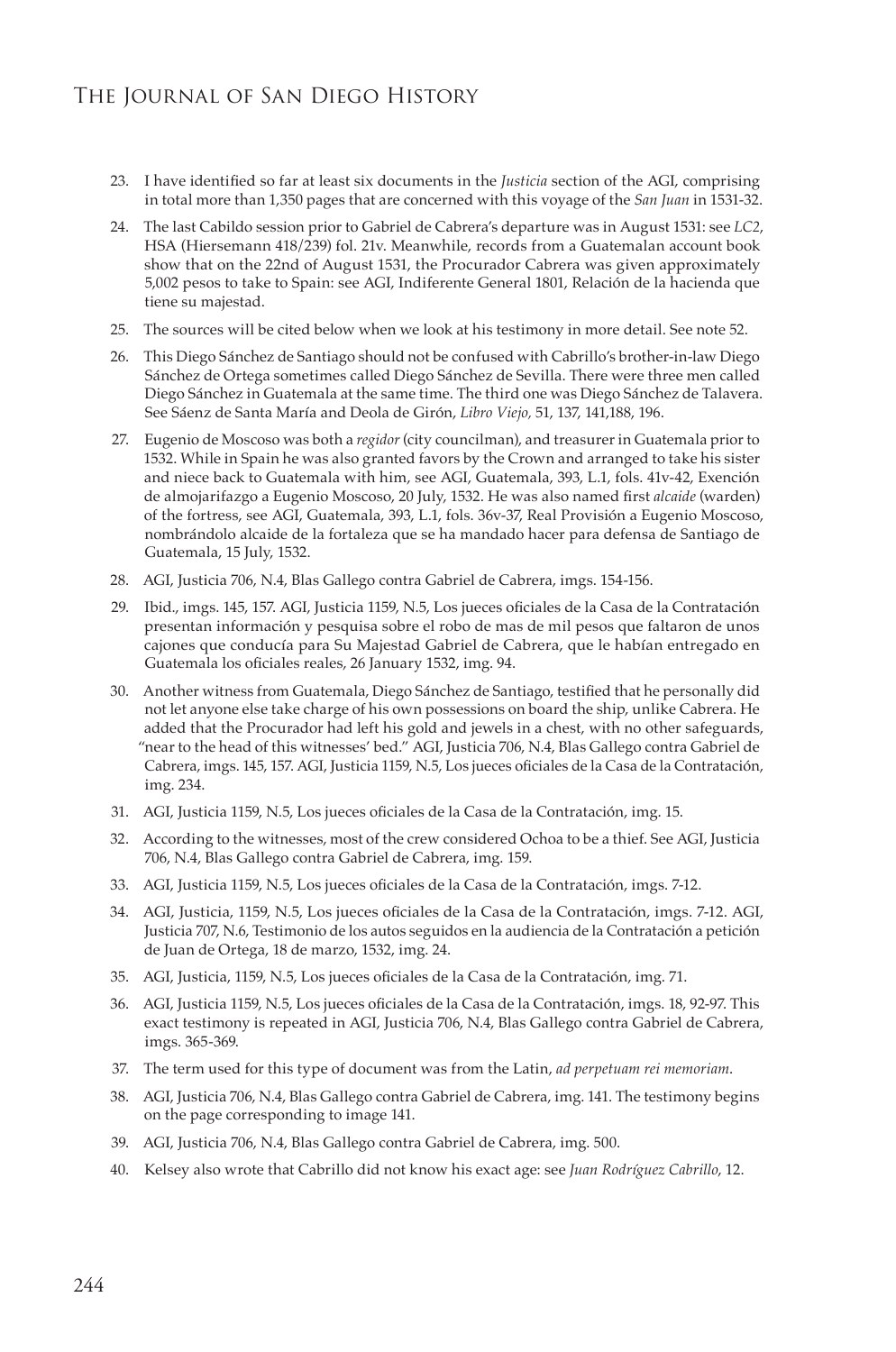- 41. AGI, Justicia 707, N.6, Testimonio de los autos seguidos, img. 24. The amount is described as a gold bar weighing 43 pesos and some grains and of nineteen karats. The amount Cabrillo borrowed from Celain was twenty-five ducats and sixty maravedis.
- 42. Ibid. One of the passengers in his testimony noted that Juanes Celain was called the master of the ship but that "he didn't do anything" and the person who gave the orders was Blas Gallego; see AGI, Justicia 706, N.4, Blas Gallego contra Gabriel de Cabrera, img. 157.
- 43. A witness testified that Juanes de Celain died from extreme drowsiness or torpor (*modorra*). See AGI, Justicia, 1152, N.1, R.1, Pleito fiscal con Blas Gallego y Rodrigo Alvarez, sobre el oro que trajeron de Indias por registrar, 26 March, 1533, img. 72.
- 44. This article is part of a larger monograph that I am presently working on that will include transcriptions and translations of documents, as well as additional facsimile pages of the original documents. Publication date will be in 2017 in association with the office of the Mayor of Palma del Río, José Antonio Ruiz Almenara.
- 45. Thanks go to Nancy and Robert Munson for contributing to costs related to research, reproduction and copyright of these documents from the AHPS. Researcher Esther González Pérez located three signed documents among the books of the notaries Luis Enero and Alonso de la Barrera. AHPS, Sección Protocolos Notariales. Signatura: 6685-P. Poder de Juan Rodríguez, residente en Guatemala a Alonso Sánchez Ortega. Sevilla, 13, marzo, 1532; Signatura: 42-P. Juan Rodríguez, mercader, vecino de la ciudad de Santiago en la provincia de Guatemala, otorga poder a Antonio de Luisi, 5, agosto, 1532; Signatura: 42-P. Juan Rodríguez, mercader, vecino de la ciudad de Santiago en la provincia de Guatemala, reconoce que debe pagar ciertas cantidades a Antonio de Luisi, 5, agosto, 1532.
- 46. It appears that the scribes prefered to set up shop close to the places with much economic and commercial activity, one of them being *la calle Gradas* near to the Cathedral. This practice probably dated back to the fourteenth century. See Pilar Ostos and María Luisa Pardo, *Documentos y notarios de Sevilla en el siglo XIV (1301-1350),* (Sevilla: Universidad de Sevilla, 2003), 21-22.
- 47. Personal communication with Esther González Pérez on August 4, 2016.
- 48. AGI, Justicia 707, N.6, Testimonio de los autos seguidos. This issue of proper registration of gold and items of value was something that further complicated the Procurador's situation while in Spain. AGI, Justicia 822, N.3, R.1, Pleito Fiscal: Gabriel de Cabrera.
- 49. Kelsey notes when discussing Cabrillo's income from his encomiendas and mines that he was made rich from these enterprises "but just how rich we do not know." See *Juan Rodríguez Cabrillo*, 51, 54 59-60; see also pages 50-51 and 54 in *Juan Rodríguez Cabrillo* for a discussion of rich gold placers near Cabrillo's encomienda in Cobán. See also my discussion of the encomienda of Cobán in, Kramer, *Encomienda Politics,* 76, 132, 143, 155-156.
- 50. In comparison, Procurador Cabrera declared that he was carrying with him 2,600 pesos de oro of his own money. The total amount that the Procurador carried to deliver to the Crown was 5,000 pesos de oro. AGI, Justicia 706, N.4, Blas Gallego contra Gabriel de Cabrera, imgs. 309, 500. AGI, Justicia, 1159, N.5, Los jueces oficiales de la Casa de la Contratación, img. 7. One of the Crown officials in Guatemala, the Accountant Zurrilla, also noted that some 5,000 pesos had just been sent to the Crown; see AGI, Guatemala 45, Carta del contador Zurrilla, 15 September, 1531.
- 51. Cabrillo gave testimony on the 1st of March 1532, or shortly after, while in Seville. AGI, Justicia 822, N.3, R.1, Pleito Fiscal: Gabriel de Cabrera, imgs. 13-16.
- 52. Though literally the term *escudero* refers to the person who carried his master's shield, there are several definitions of the term. See Roque Barcia, *Primer diccionario general etimológico de la lengua española*, *5 vols.* (Madrid: Álvarez Hermanos, 1881), 2, p. 496. A rough translation of the Spanish is: "He who in older times used to receive a donation or a salary or simply depended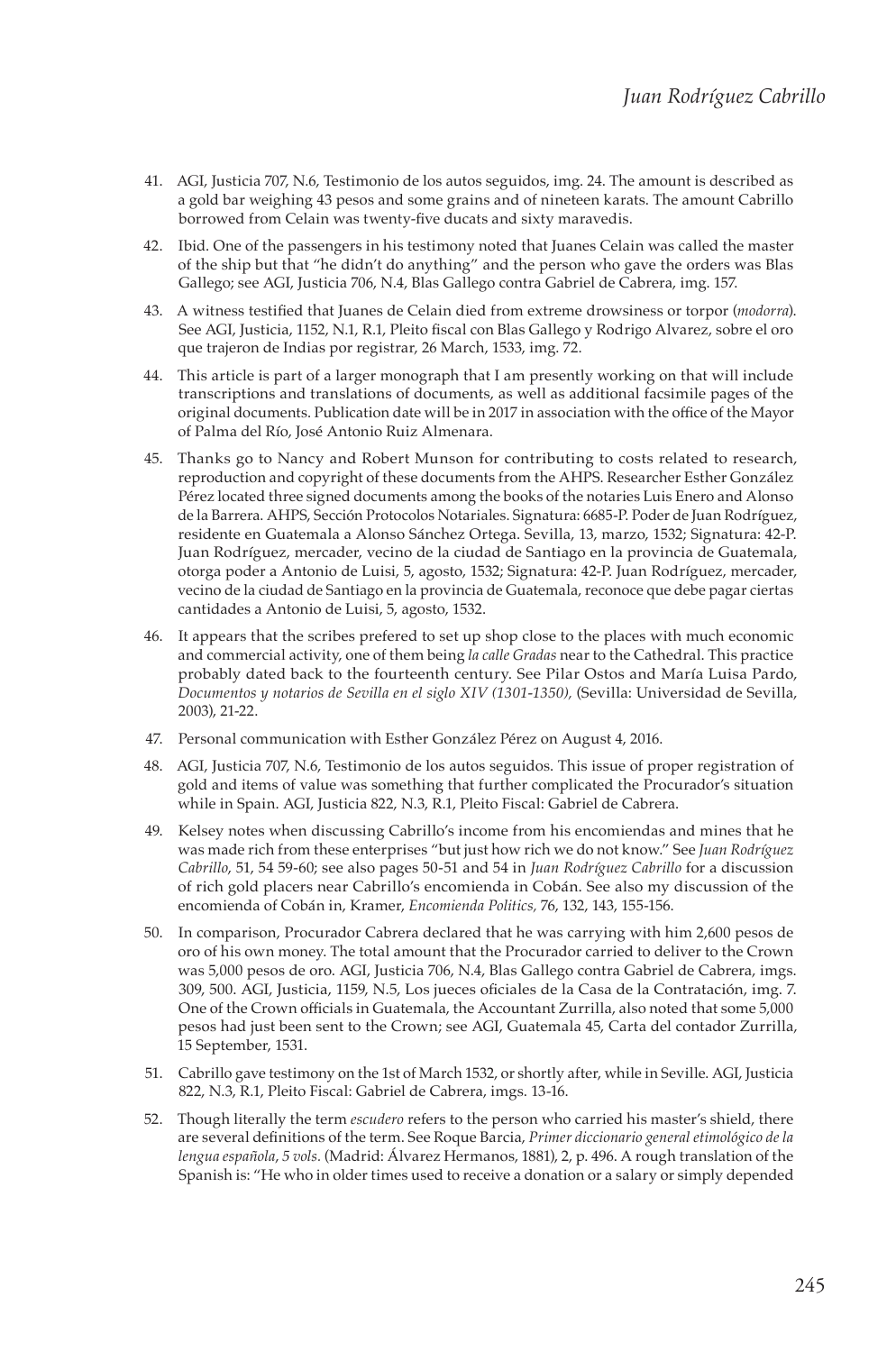financially on a Lord or a person of distinction, and so was obliged to serve him and assist him at times and on occasions as required." The *Diccionario de la Real Academia Española* (accessed August 12, 2016 on http://www.rae.ed), for example, gives this more distinguished definition of the title escudero: a rough translation again: "a man who through his blood or kinship belongs to a certain stratum of the nobility." However, judging by a reference to *escuderos* in the second *Libro de Cabildo*, and it is remarkable that Juan Rodríguez was actually a witness to this act, it would seem that the *escuderos* were men named to be responsible for military obligations for underage boys, whose fathers were absent. See *LC2,* HSA (Hiersemann 418/239) fols. 203v- 204v, Cabildo entry dated 29 August, 1541.

- 53. Juan Rodríguez registered as a citizen (vecino) of Santiago on three different occasions, in 1524, 1527 and 1528. See Kelsey, *Juan Rodríguez Cabrillo,* 49, citing the *Libro Viejo*.
- 54. Searches by myself and Esther González Pérez in Seville have so far found no trace of a marriage record for Cabrillo and Beatríz.
- 55. AGI Guatemala, 393, L.1, fols. 13v-14, Licencia a Juan Rodríguez de Palma de llevar a Guatemala doce marcos de plata labrada, May 9, 1532. A *marco* was a measurement for silver and gold; for silver one *marco* was 8 onces, half a pound. Spain's commercial ambitions were such that items of silver and gold were supposed to travel in one direction only, and that was toward Spain, therefore in 1519 it was prohibited to take to the Indies these items without special license. See Margarita García-Mauriño Mundi, *La pugna entre el Consulado de Cádiz y los jenízaros por las exportaciones a Indias* (1720-1765) (Sevilla: Universidad de Sevilla, Secretariado de Publicaciones, 1999), 119.
- 56. AGI, Guatemala, 393, L.1, fols. 14-14v, Exención de almojarifazgo a Juan Rodríguez de Palma, May 9, 1532. So far I have not found any information on Juan Rodríguez under either name "de Palma" or "Cabrillo" as part of Pedrarias' armada to Tierra Firme. It is possible that he was part of a group that left Panama very early on and went to Cuba: personal communication with Carmen Mena García, Seville, April 2016. Her ground-breaking and exceptional research on Pedrarias and Panama are essential reading for an understanding of Spanish conquest and settlement of this region. See: María del Carmen Mena García, *La sociedad de Panamá en el siglo XVI* (Sevilla: Excma. Diputación Provincial de Sevilla, 1984); *Sevilla y las flotas de Indias: la gran armada de Castilla del Oro (1513-1514)* (Sevilla: Universidad de Sevilla, Secretariado de Publicaciones, 1988); *Un linaje de conversos en tierras americanas: los testamentos de Pedrarias Dávila, gobernador de Castilla del Oro y Nicaragua* (León: Universidad de León, 2004); and *El oro del Darién: entradas y cabalgadas en la conquista de Tierra Firme (1509-1525)* (Sevilla: Centro de Estudios Andaluces, 2011).
- 57. Eugenio Moscoso also sought license to take back two Black male slaves and one White female slave: AGI, Guatemala, 393, L.1, fols. 49-50. Robinson Herrera discusses the acquisition and trade in African slaves in sixteenth century Guatemala. He notes that the purchase while in Spain of one or two slaves was not uncommon and that a royal license was needed to import them. These grants specified the use of slaves as household servants and not for resale; though he notes that this admonition "likely went unheeded." Robinson A. Herrera, *Natives, Europeans, and Africans in Sixteenth-Century Santiago de Guatemala* (Austin: University of Texas Press, 2003), 112-113. See page 116 where he mentions Juan Rodríguez Palma's permission to purchase one male and one female slave.
- 58. Cabrillo's brother-in-law is named Diego Sánchez de Sevilla in these documents. Thus in the same way that the Crown officials identified Juan Rodríguez as "Juan Rodríguez de Palma", so have they identified Diego Sánchez as being "from Seville".
- 59. AGI, Guatemala, 393, L.1, fols. 17v-18, Concesión de tierras a Juana Rodríguez, May 24, 1532.
- 60. The date of the encomienda grant to Cabrillo was March 31, 1540. Justicia 290, El fiscal con Juan Rodríguez Cabrillo sobre el pueblo de Cobán, 1563, fols. 1, 4. According to the laws regarding succession of encomiendas, the grant would have gone to a surviving wife or any legitimate children.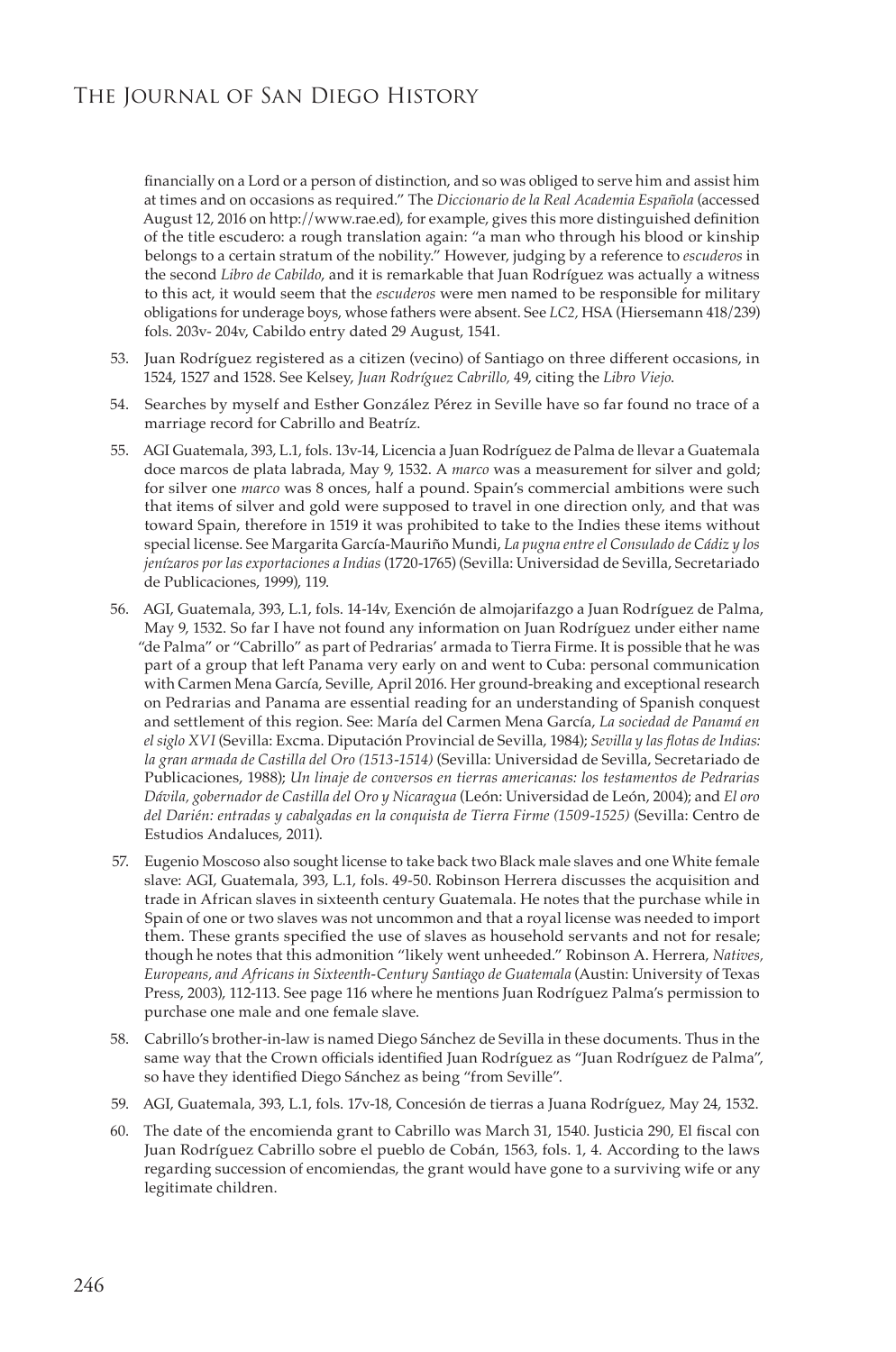- 61. AHPS. Sección Protocolos Notariales. Signatura: 42-P. Juan Rodríguez, mercader, vecino de la ciudad de Santiago en la provincia de Guatemala, otorga poder a Antonio de Luisi, 5, agosto, 1532.
- 62. AHPS. Sección Protocolos Notariales. Signatura: 42-P. Juan Rodríguez, mercader, vecino de la ciudad de Santiago en la provincia de Guatemala, reconoce que debe pagar ciertas cantidades a Antonio de Luisi, 5, agosto, 1532.
- 63. AGI, Justicia,706, N.4, Blas Gallego contra Gabriel de Cabrera, imgs. 854-860.
- 64. Jorge's role in the conquest of Guatemala has often been overlooked. For a discussion of the important role that he played in conquest and in the distribution of encomiendas see Kramer, *Encomienda Politics*, 63-84.
- 65. The reference to a "Santiago" most likely refers to Diego Sánchez de Santiago. The letter from Jorge has no date but it is likely sometime after November 29, 1532, when the news got to Mexico and before the 3rd of January 1533, when the copies of the decrees were presented in Cabildo. Jorge's letter can be found in, Rafael de Arévalo, ed. *Colección de documentos antiguos del Archivo del Ayuntamiento de la Ciudad de Guatemala* (Guatemala: Imprenta de Luna, 1857), 191-192. One of the reasons Cabrera as Procurador had been sent to Spain was precisely to negotiate a reduction in the tax on gold, see *LC2*, HSA (Hiersemann 418/239) fol. 42.
- 66. The letter has no year on it but must have been written in 1533. A facsimile of this letter was published in the *Libro Viejo* but the editor incorrectly transcribed the day of the month as the 23rd and not the 24th of March. This error was repeated by Kelsey, with him incorrectly adding the year as 1534. Pedro de Alvarado was not in Puerto de Fonseca at this time, having moved on to Puerto Viejo, Ecuador by March 1534. See José Antonio Villacorta, *Libro Viejo de la fundación de Guatemala, y papeles relativos a don Pedro de Alvarado*. (Guatemala, C.A.: Tipografía Nacional, 1934), 289 and Kelsey, *Juan Rodríguez Cabrillo*, 60, 201 fn.80. Alvarado wrote another letter dated the 10th of March 1534, in Puerto Viejo to the Governor of Panama: see AGI, Guatemala, 39, R.4, N.9, Carta de Pedro de Alvarado, gobernador de Honduras, March 10, 1534.
- 67. AGI, Justicia, 706, N.4, Blas Gallego contra Gabriel de Cabrera, imgs. 229-235.
- 68. AGI, Guatemala, 393, L.1, fols. 15v-16, Concesión de terreno a Juan Rodríguez de Palma, May 24, 1532.
- 69. AGI, Guatemala, 393, L.1, fols. 17v-18, Concesión de tierras a Juana Rodríguez, May 24, 1532.
- 70. AGI, Guatemala, 393, L.1, fols. 56-57, Concesión de tierra a Eugenio de Moscoso, September 9, 1532.
- 71. For a discussion of the location of the Tianguecillo see Laura E. Matthew, *Memories of Conquest: Becoming Mexicano in Colonial Guatemala* (Chapel Hill: University of North Carolina Press, 2012), 87. In addition, see Matthew and Sergio F. Romero for the use of Nahuatl place-names in colonial Guatemala, and the importance of Nahuatl and of the Central American dialect of that language, Pipil: "Nahuatl and Pipil in Colonial Guatemala: A Central American Counterpoint," *Ethnohistory* 59:4 (Fall 2012), 765-783.
- 72. Rafael de Arévalo, ed., *Libro de actas del ayuntamiento de la ciudad de Santiago de Guatemala*  (Guatemala: Tipografía Nacional, 1932), 35.
- 73. Kelsey, *Juan Rodríguez Cabrillo*, 48, notes that somewhat prophetically Hernando de Alvarado preferred the site of the Tianguecillo for the new city in 1527, instead of the area of Almolonga because of the latter's proximity to "volcanoes and sandstone, where the earth trembles greatly."
- *74. LC2,* HSA (Hiersemann 418/239) fol. 28v, on 26 January, 1532. Mendoza was a member of the town council at this time, serving as *regidor.*
- *75. LC2,* HSA (Hiersemann 418/239) fol. 84v.
- 76. See Kelsey, *Juan Rodríguez Cabrillo*, 56-57 who also wrote that Juan and Beatríz would have been setting up their house in Santiago in the summer of 1533.